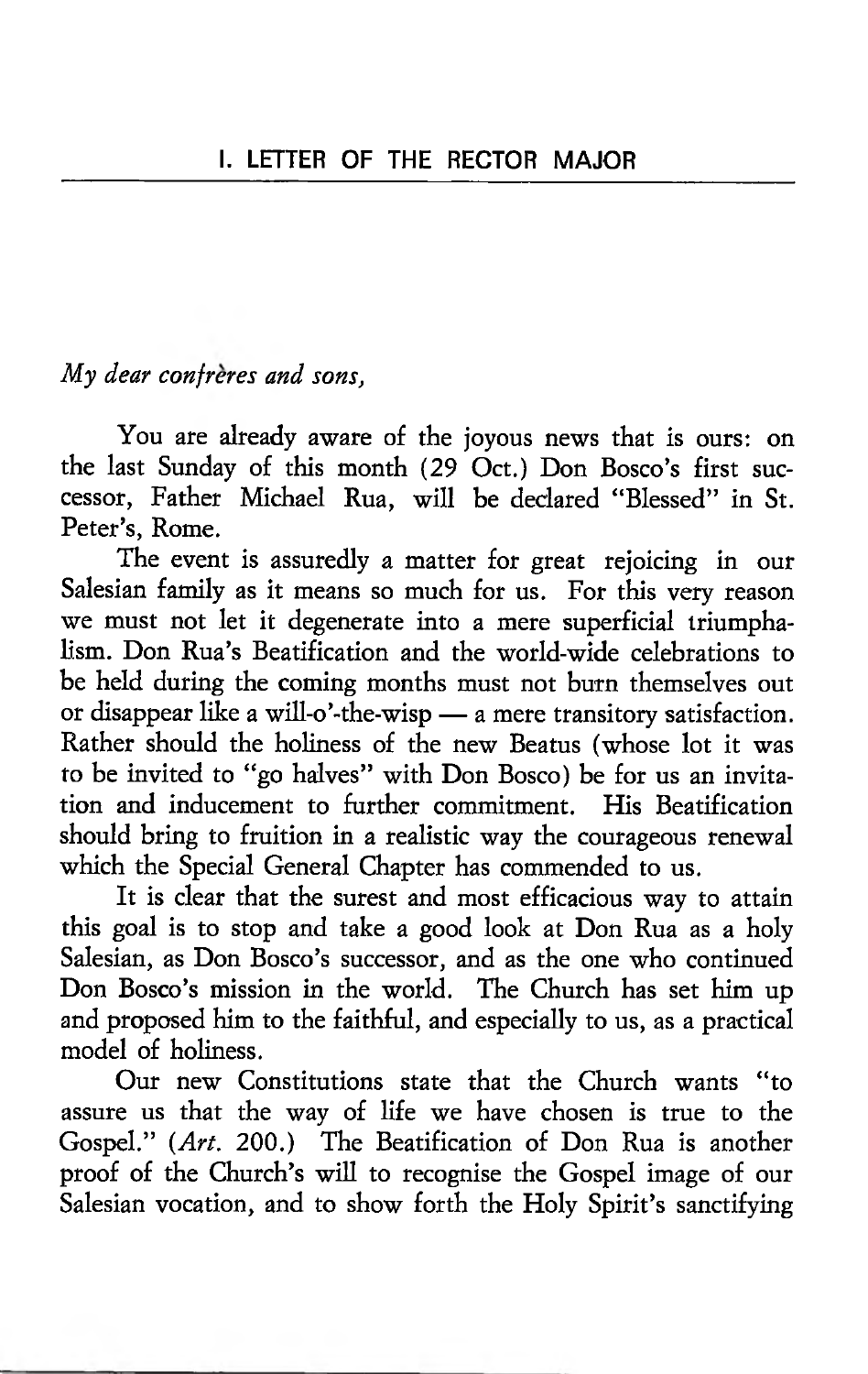energy which was given to Don Bosco to ensure the growth of his Salesian family.

To take a good look at Don Rua, then, means to get to know him intimately, so that we can make our own a message he has for us, a message that flowed from a life lived as a " true Salesian of Don Bosco."

# THE FAITHFUL SERVANT

Unfortunately the image of Don Rua has come down to us in many ways strangely falsified: rather the result of personal impressions than of documentation and objective study. Every Salesian therefore must feel it a duty to go to the genuine sources which will afford him authentic knowledge of this great Salesian, who was in a sense the second Father of our Congregation.

It is true that books on Don Rua are not numerous, and almost all are in Italian only. We must make translations into other languages, at least of the more significant works. (Some countries have already done this.) Also I hope it will be possible for new books to be written, taking advantage of the four folio volumes of the canonical processes.

From an accurate and complete knowledge of Don Rua we shall gauge the exceptional and mature qualities of the man destined by Providence to accept and treasure the precious but difficult legacy left him by Don Bosco. We shall realise that Don Rua was a man faithful to the point of heroism. It was indeed his constant preoccupation to hand down intact the message of Don Bosco, and to pledge his whole powerful personality in the portrayal of the ideal Salesian as conceived and lived by our holy Founder.

After Don Bosco's death Don Rua, with that influence everyone acknowledged, carried on with conviction in the style and spirit of his Father. Not for nothing did he kneel by Don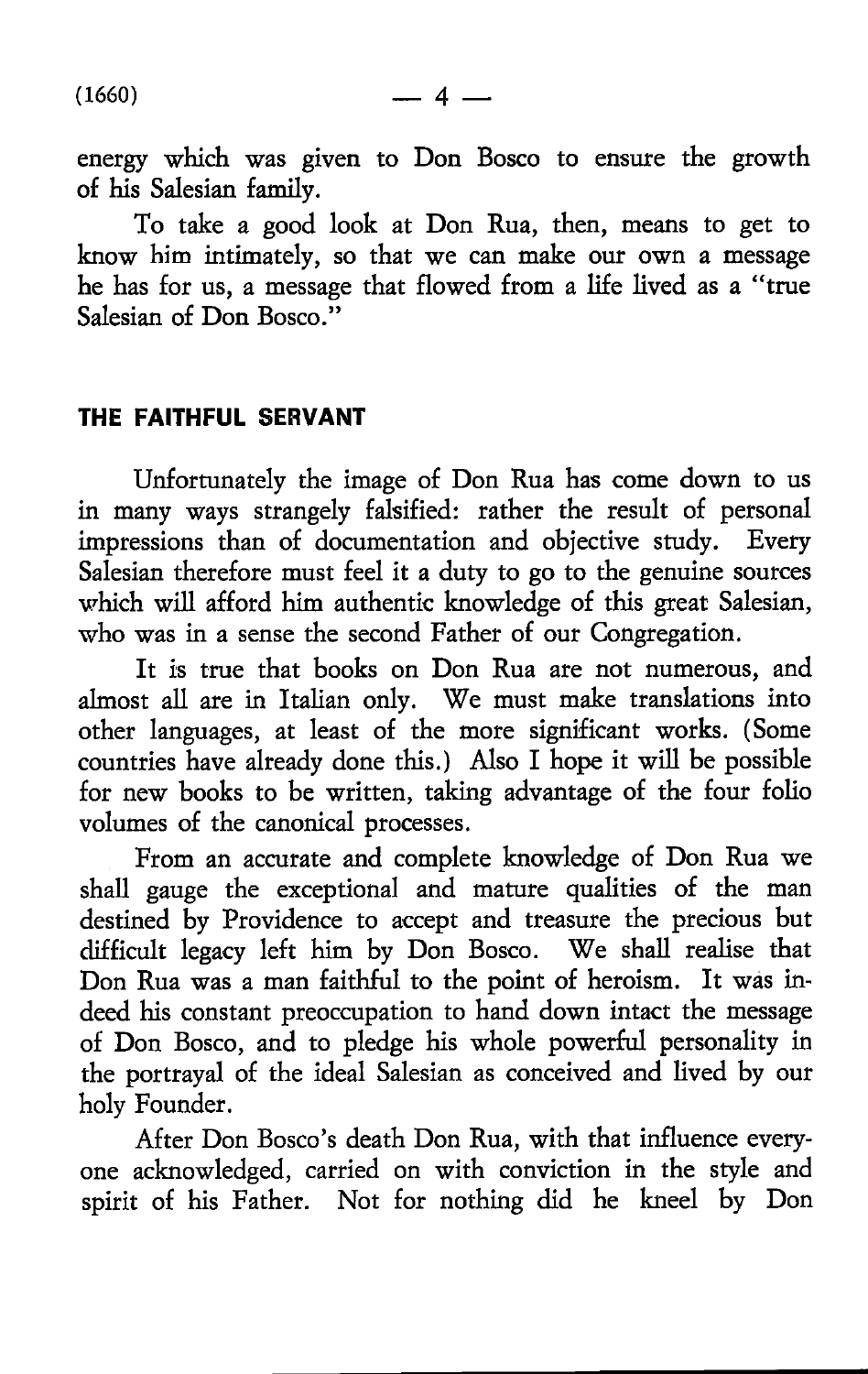Bosco's remains and feel the urge to spend himself totally in utter fidelity.

He told his Salesians, "I knelt by Don Bosco's remains weeping and praying for a long time. Furthermore, I made a solemn promise to our dear Father. As I saw that I had to accept his inheritance and take charge of the congregation (which was the greatest of his works and cost him so much in labour and sacrifice) I promised him I would stop at nothing to preserve intact, as far as in me lay, his spirit, his teachings and the minutest traditions of his family. Now, nineteen years after that memorable day (he wrote in 1907) I harvest my memories and feel a great comfort in that with God's grace I think I have not broken this promise. And if there had been any danger of forgetting it, Pope Leo XIII would soon have reminded me. Often and energetically he averred that the Salesians must guard jealously the spirit of their Founder. And Pope Pius X spoke in the same vein..." (Don Rua, circ. letters, ed. 1965, p. 431).

### Belief in Don Bosco's sanctity

Fidelity, like courage, is not something conferred; it must be born of particular circumstances of nature or environment. Don Rua's fidelity was born of his high regard for Don Bosco and the consequent unlimited confidence he had in him: he knew him to be endowed with extraordinary charisms: he knew him to be a man of God.

An heroic band of soldiers or a mighty team of technicians might rally round a leader possessing purely natural gifts; but no matter how remarkable the gifts, they would not hold the loyalty of a religious family through the centuries. Don Bosco was not just a man magnificently endowed: he also had the requisites of an ambassador of God, with well-proven authenticity. To understand the fascination he exercised over his boys and indeed people in general (above all his first Salesians, who dedicated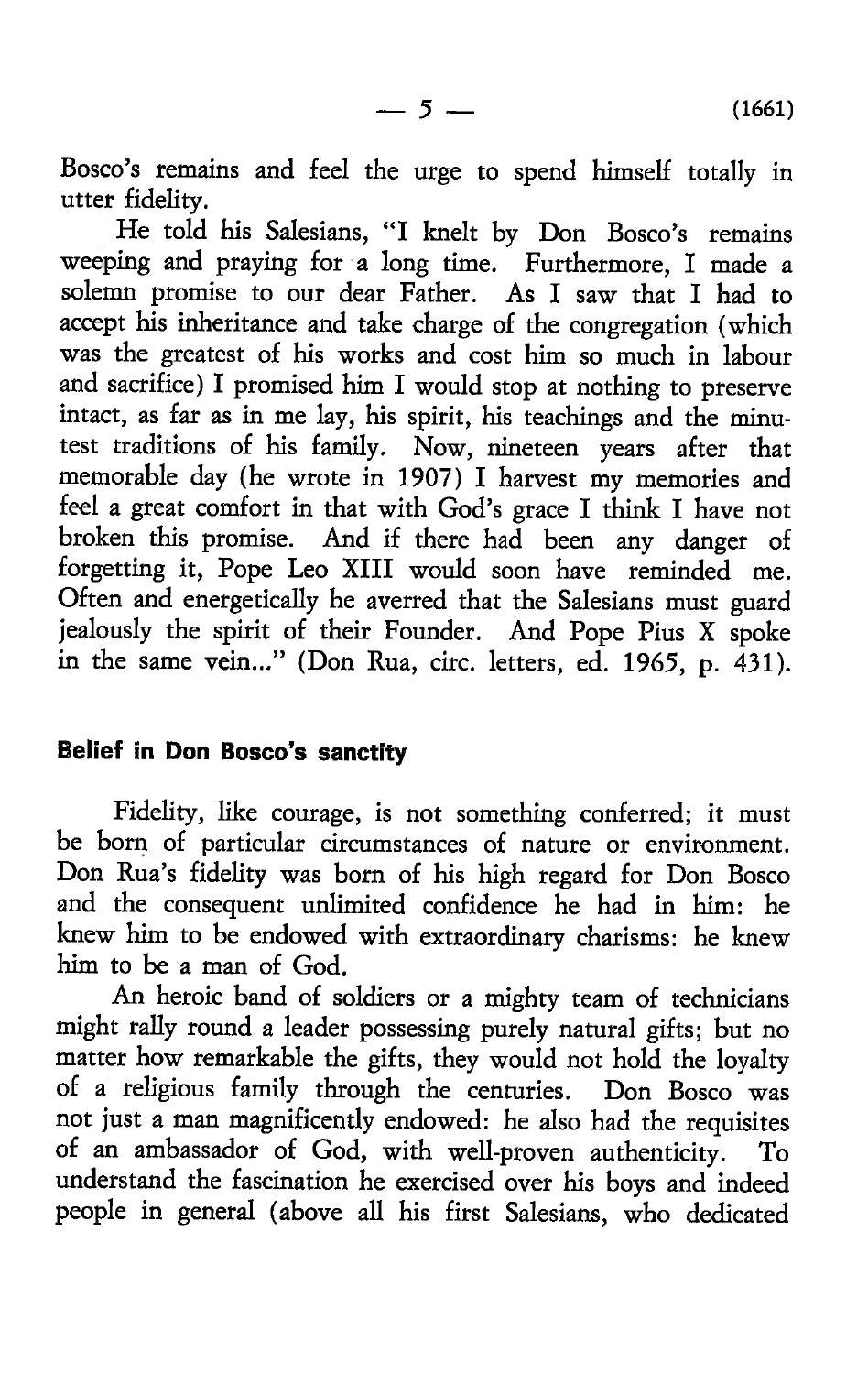their lives to him), his character must be measured in the light of the supernatural. Besides very young followers such as Cagliero, Fagnano, Lasagna, Costamagna (who could have been dubbed hero-worshippers of a brilliant and daring leader) we find mature men no less ready to be at his beck and call. Such men were Count Cays, Fr. Alasonatti, Fr. Lemoyne — just as enthusiastic and utterly obedient as the youngest lad.

The real explanation of attachment of this nature (which borders on veneration) is found to be simply this: the holiness of the leader. This is why we cannot examine a Founder in minute detail using purely scientific criteria.

Don Rua in particular believed so completely in the holiness of Don Bosco, and that his educative mission was a mandate guided by God, that towards the end of 1860 he set up a commission of confreres under John Bonetti to record the sayings and deeds of their Father and Founder. In 1874 Don Rua set up a second commission (under Fr. Lemoyne) with the same purpose. This time he obtained the consent of Don Bosco. He knew that Don Bosco "took no step except under the inspiration of God".

We could indeed say that our new Beatus (as did all the first Salesians) dedicated his fidelity to a Gospel "spirit" which all acknowledged as the gift of God to their Father and friend, Don Bosco.

Today the crisis of fidelity to one's vocation is often the crisis of appraisal of the Founder. One forgets that he is also a privileged soul on whom the Holy Spirit has lavished his gifts for the building of a heritage of permanent values which will span the centuries.

### If he were at the helm today

Every charism is a gift within the Church and for the Church; and the Church is the supreme arbiter of the authenticity of every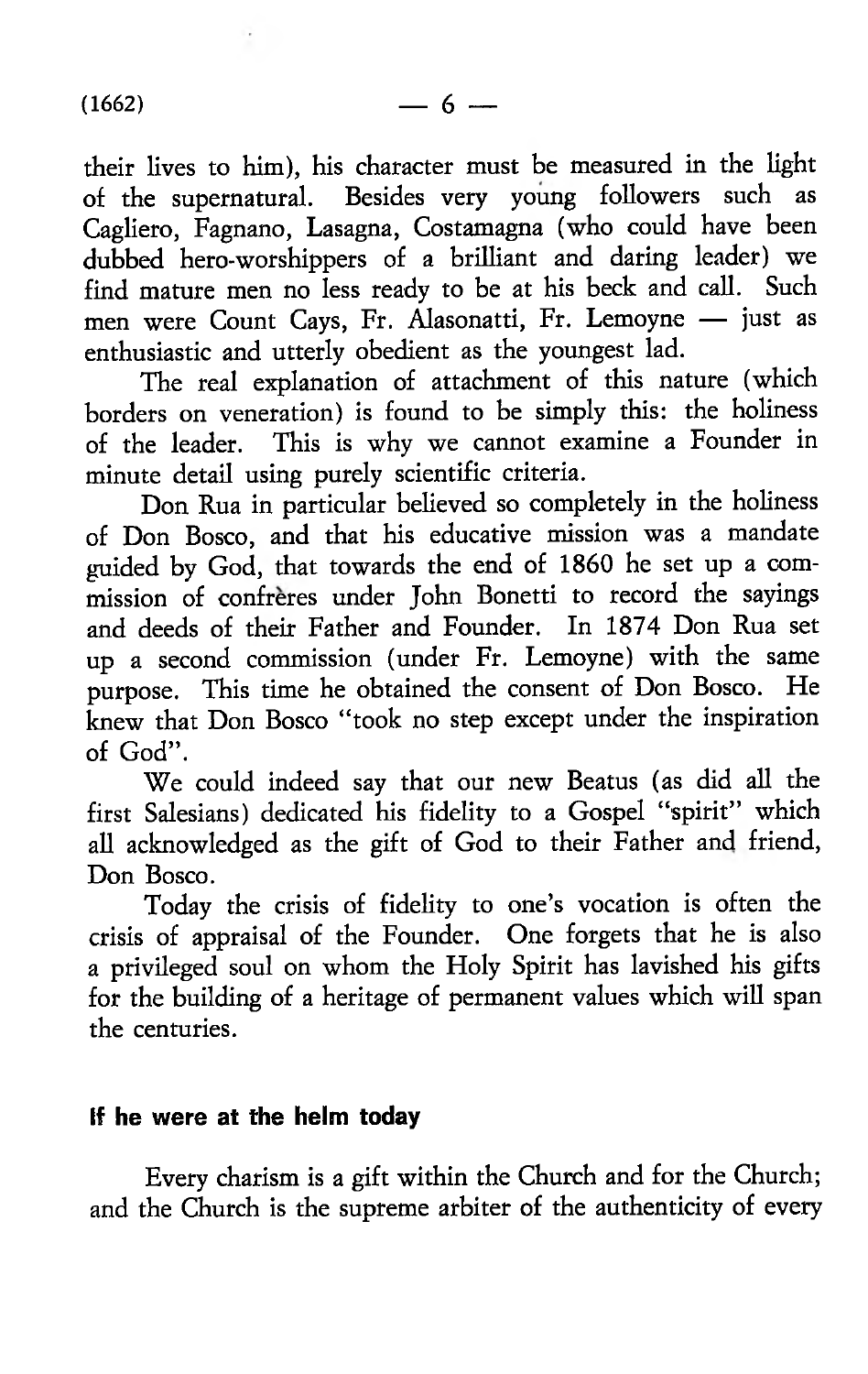project based on the Gospel. The Church has given official approval to our Constitutions; has canonised Don Bosco, Mother Mazzarello and Dominic Savio. Now the Church beatifies Don Rua, and has confirmed in a thousand ways the genuineness of the spiritual heritage of Don Bosco. The Church is the treasury and regulator of charisms, and also the authentic guardian of the spirit of every religious family.

Don Rua was aware of this truth; he loved it and it cost him acute suffering. If today he were at the helm of the Congregation, of this we could be certain: he would show exemplary docility to the Church in her request for aggiornamento in religious Institutes as regards both Constitutions and living according to the directions of the Second Vatican Council.

And Don Rua would have appreciated the efforts of our Special General Chapter to probe deeply with understanding and fidelity the mission and spirit of Don Bosco; and he would have rejoiced at the new Constitutions, enriched as they are by the "early spirit", with almost every page enlivened with the name and words of our beloved Founder and Father.

The Church needs fidelity, fidelity in individuals and fidelity in Institutes. Both these facets shine in Don Rua. He desired with every ounce of energy that he as an individual, and the Congregation with him, should live with absolute fidelity to the spirit of Don Bosco. He knew the Churchs' need of the specific witness proper to every Religious family.

One of the constant sayings of Pope Paul VI to Religious is, " Be yourselves." We should as Salesians make this motto our very own. It is always the theme of fidelity that should urge us on. Don Rua's beatification does not just repeat this: it shouts it aloud. If anyone has "to his own self been true", it is Don Rua — from the age of eight years to seventy-three! Always at Don Bosco's side and completely his! Always as the ready for Don Bosco's least word. His sobriquet, "The Living Rule" was no mere rhetorical flourish!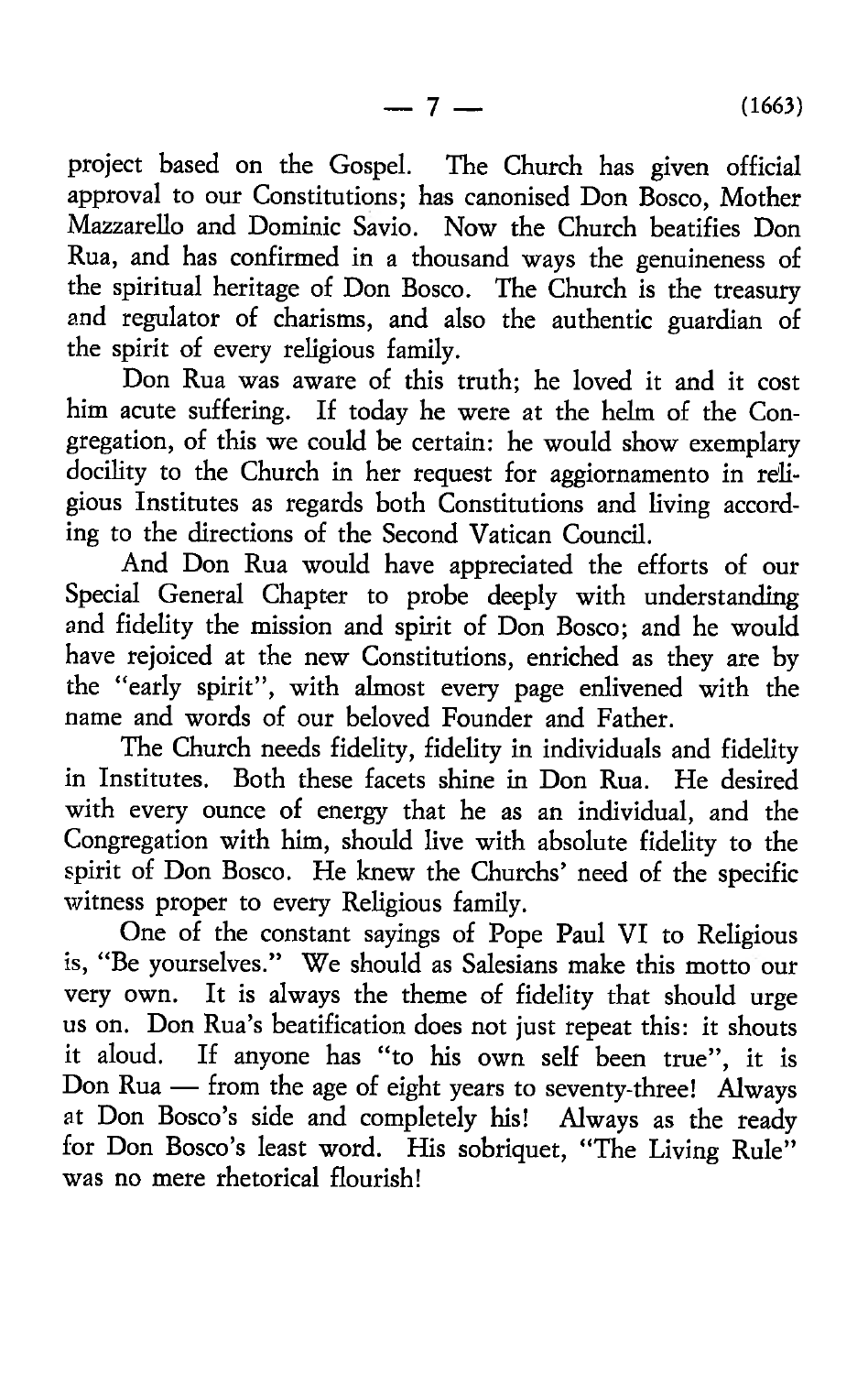### Fidelity is relevant

While on the theme of fidelity, let me continue to delve thoughtfully with reference to our modern times, usually referred to as "times of identity-crisis." This delving will help us see Don Rua in the cadre of our present modern urgency.

It has been said that fidelity is God's greatest attribute. (Léon-Dufour). Salvation history is always conditioned by "fidelity to the Covenant." The People of God (and especially we Salesians) will be judged fundamentally in the light of fidelity to Baptism (which for us implies fidelity to our Religious profession). Heaven indeed is the home of " the faithful servant" insofar as he has been "faithful in little things."

Fidelity, viewed in the Saints, is constancy in friendship; it is a strict adherence to a Salvation-covenant. As we look at Don Rua, we could say that fidelity entails the knowledge of God as our friend; a union with him in a vocation-covenant; an interior certainty that the values of such an allegiance are permanent and topical; the pledge to defend its integrity and to show it to others by the way we live.

Such fidelity can only be the expression of a strong character, for it imports the unceasing exercise of activities that are most characteristically human: understanding, liberty, love and a rule of life.

To be faithful, we need an understanding that searches out true values; a liberty that knows how to be committed to a basic choice; a love that can blend the permanence of yesterday's values with the novelties of today's; and a discipline of life that can apply abstract philosophical principles to the hard realities of life.

It is true that human liberty is characterised by the ability to unsay what it said yesterday, for in every psychological area events and signs of the times can carry with them overwhelming discoveries.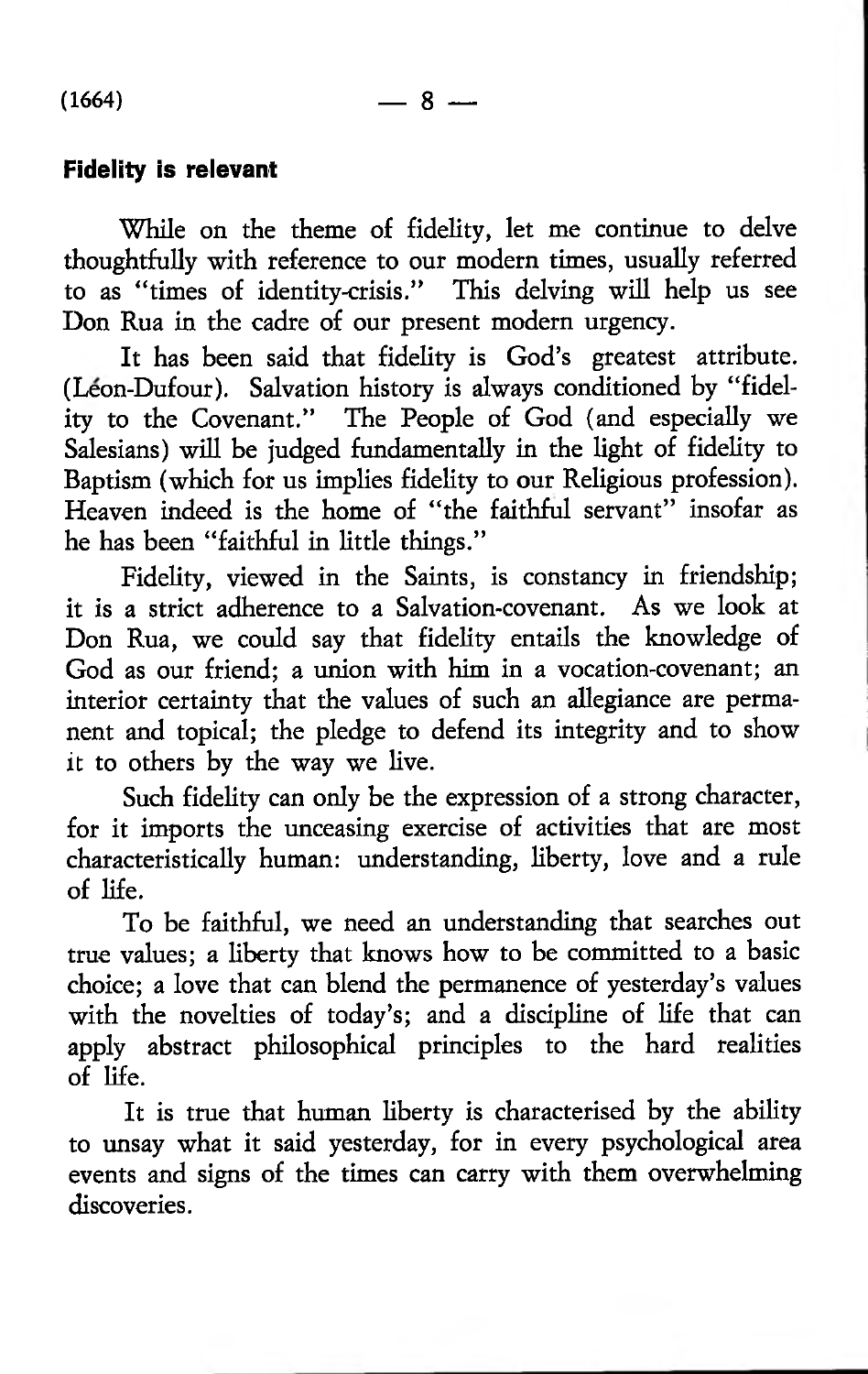Still, the greatness of a character and the meaning of freedom can never consist in a choice that is indifferent, nor in the ability to be constantly changing decisions.

A man's measure in gauged by his choice of true values and by his commitment to translate them into his life. To keep all possibilities of choice continually open signifies, in fact, to be committed to nothing, never to get to the heart of any true value, to sink blissfully into vague relativism, no longer to believe in making a definitive choice. One can understand such an attitude of indifference a moment before making a decision, but this would never constitute greatness of character or mode of life.

Don Rua's vocation comes to light as a fundamental choice which defines historically his freedom, his fidelity to his chosen project, and his consciousness of belonging to the Congregation. These constitute the measure of grandeur in this great character.

It must be added that this concrete example of Don Rua shows us that fidelity is a daily conquest, and never static or " cut-and-dried"; rather do we see it as a kind of challenge, always lively and new, and needing every effort of the soul, especially when living in a time of change.

Fidelity, indeed, is no mere repetition; it is not a matter of mere doing. To be faithful we must avoid the danger of a materially conservative regression, which substitutes for fidelity a mere "fixism." At the same time we have to know how to avoid the mistake of a superficial progressivism: this only befouls fidelity, feeding it with relativism and naturalism.

In our new Constitutions there is a chapter which helps us reflect on the meaning of our fidelity. It speaks of "a continued effort of renewal"; "a dynamic urge to keep up to date"; " a sharing in the passion of Christ"; and a pledge "to make humble use of the means of defence against our weakness." *{Arts.* 118, 119).

Understanding, liberty, love, discipline are the essential components of a fidelity which sees death as the most expressive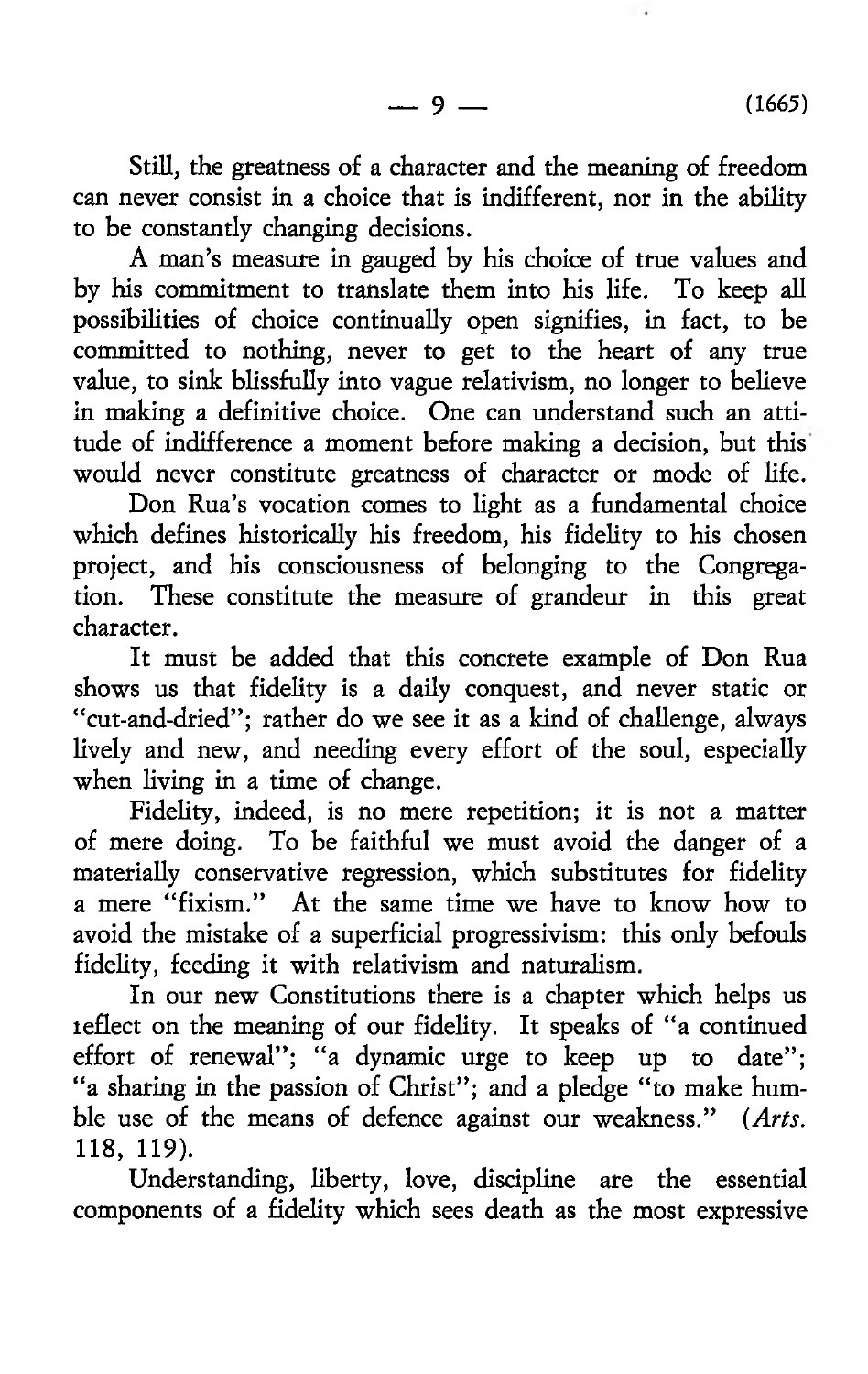witness that puts the seal conclusively on a life lived true to the "Salvation-pact."

We see Don Rua's death not as a simple chronological coincidence of two things: his permanent Salesian vocation and his last breath! Rather was it the supreme expression (a witnessing, a "martyrdom") of his fundamental choice made in freedom and in love of Jesus Christ in the spirit of Don Bosco.

How true are the words of the new Constitutions: " If we accept sickness and the infirmity of old age with faith, then we exercise our fidelity in a special way" *{Art.* 121); and the hour of death is considered as " the moment... when his consecration will reach its highest fulfilment." *{Art.* 122)

I think, and often with distress, that these days we have special need of the lesson of fidelity so eloquently demonstrated by Don Rua: we need it both as individuals and as communities, so that we can show that fidelity demands the use of spiritual understanding, a loyal choice of "belonging", apostolic love, manly discipline.

God grant that every Salesian confrère identify his perpetual profession with the fundamental choice of his life; please God, let there flourish in every community the awareness that our vocational values are relevant; and let us work busily and vigorously to draw near to God, urged on by our Salesian spirit of sacrifice.

# HE BELONGED COMPLETELY TO DON BOSCO

Let me now prove my points by taking some of the more characteristic elements of our Salesian heritage and seeing how Don Rua, the "faithful Salesian," practised them.

# Pastoral love

Our new Constitutions tell us: " Pastoral love is at the very heart of our spirit." (*Art.* 40) Don Bosco's whole life is per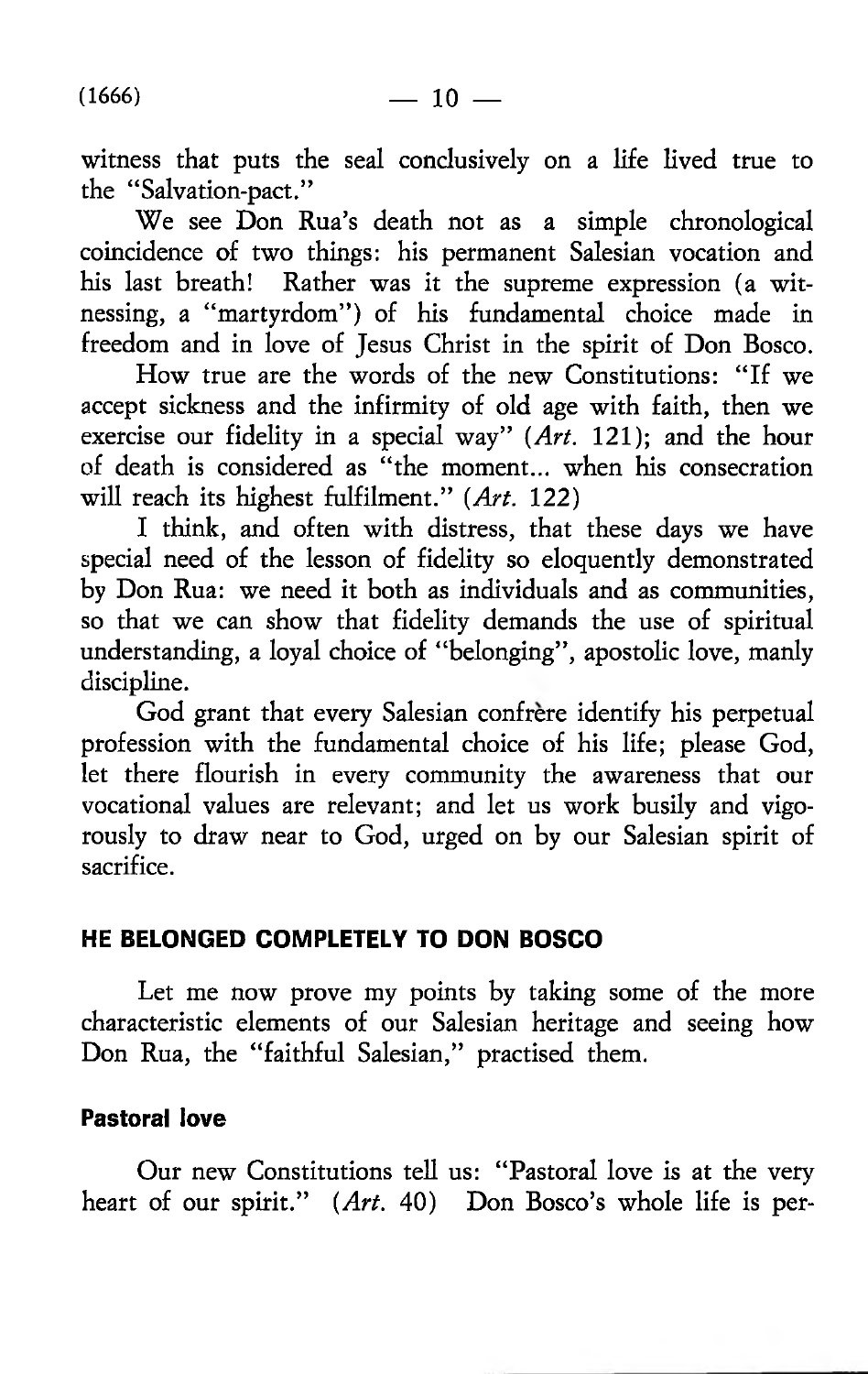meated with the presence of God: its outlet being a thirst for the salvation of souls, especially the young ("Give me souls...").

Don Rua had the most thorough understanding of this. In his circular letter of 24 Aug., 1894, he wrote: "Don Bosco never took a step, never uttered a word, never began a task which did not aim at the salvation of the young... The salvation of souls was his heart's desire; 'Da mihi animas' was for Don Bosco not just a matter of words, but of deeds."

In Don Bosco's rooms we see framed his two mottoes of Salesian spirituality. They are perhaps the oldest relics of Valdocco. The first was the one that caught the eye of Dominic Savio and formed the subject of the first conversation between master and pupil: "Da mihi animas, caetera tolle". The second, still over the entrance, says: "One thing is necessary — to save one's soul". And Don Bosco succeeded in living these two mottoes, and having his sons live them, too. They were the spring of their apostolic activity during life, and their last and most spontaneous thought when dying. The enormous activity of Don Rua seemed out of place with his frail appearance: the only explanation is in these two mottoes of Don Bosco's spiritual teaching.

This passion for souls in Don Bosco and Don Rua never became an excuse to neglect man's material progress. Rather it was the driving force of many initiatives, ways and means to face up to the wants of needy youth, materially, intellectually and socially.

As a son of Don Bosco, Don Rua never forgot that he would prove false to his vocation if it did not embody practical enterprises in education; he did not reduce charity to a mere horizontalism, but insisted, with Don Bosco, that it be very practical and dedicate itself, as the new Constitutions express it, " to help permeate the temporal order with the spirit of the Gospel. We must work for the total well-being of all men, especially the young, helping them to become honest citizens and good Cristians". (Art. 17).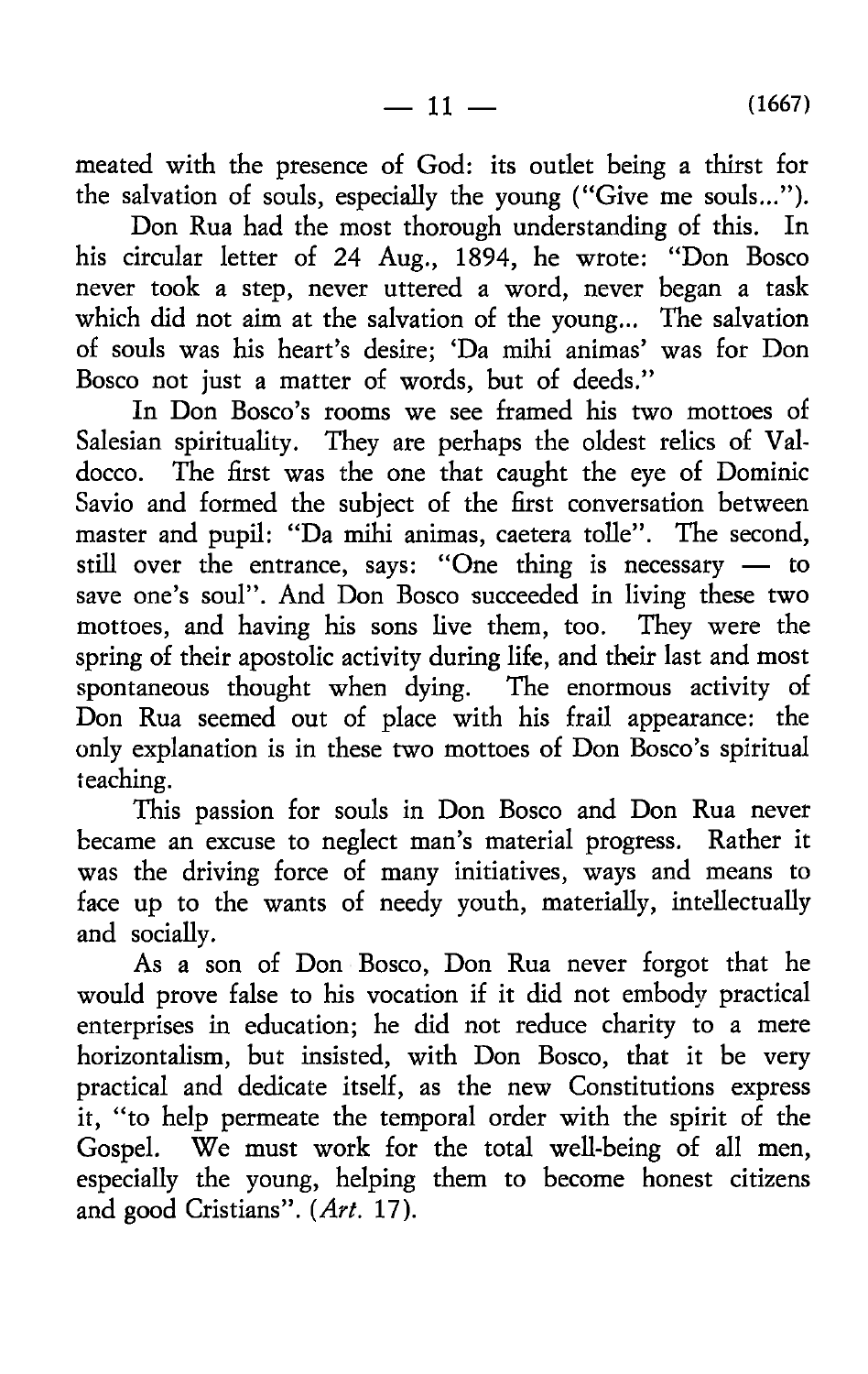# Work and Temperance

Another characteristic of our Salesian heritage, and called by Don Bosco "our banner", is expressed clearly and forcefully as " Work and Temperance."

This is a complete pedagogical program of fidelity: it underlines the regular life; it gives efficacy to our mission, and holiness to our Religious state.

Already the Acts of the XIX General Chapter had emphasised this vision of Salesian work by affirming significantly: " Prayer and work are like two clasped hands, never separated, and certainly never in opposition. Tesus himself exemplified this".

### A Worker Saint

Don Bosco summed up his way of life in this recommendation with Gospel simplicity: "I do not recommend to you penances and disciplines, but work, work, work." (*M.B.* IV, 216). He himself was a shining example. We know this on his doctor's authority — he died exhausted with fatigue, worn out by ceaseless work. And his first Salesians did not lag behind him. More than anyone else, Don Rua was in this matter a faithful replica of of our Father, Don Bosco.

In 1876 Don Bosco himself said: " Don Rua could certainly be called a victim of hard work." In that same year Don Rua was Prefect General, Catechist General, Rector of the Oratory, Director of the Salesian Sisters, Spiritual Director of the Barolo Refuge and preacher and ordinary confessor in the church of Mary Help of Christians, not counting various other duties that were given to him from time to time. Already in 1868 he had come near to dying through over-work; it was soon after the celebrations for the consecration of the Sanctuary of Mary Help of Christians. "Dear Don Rua", Don Bosco had said to him at that time, "I don't want you to die; you have still a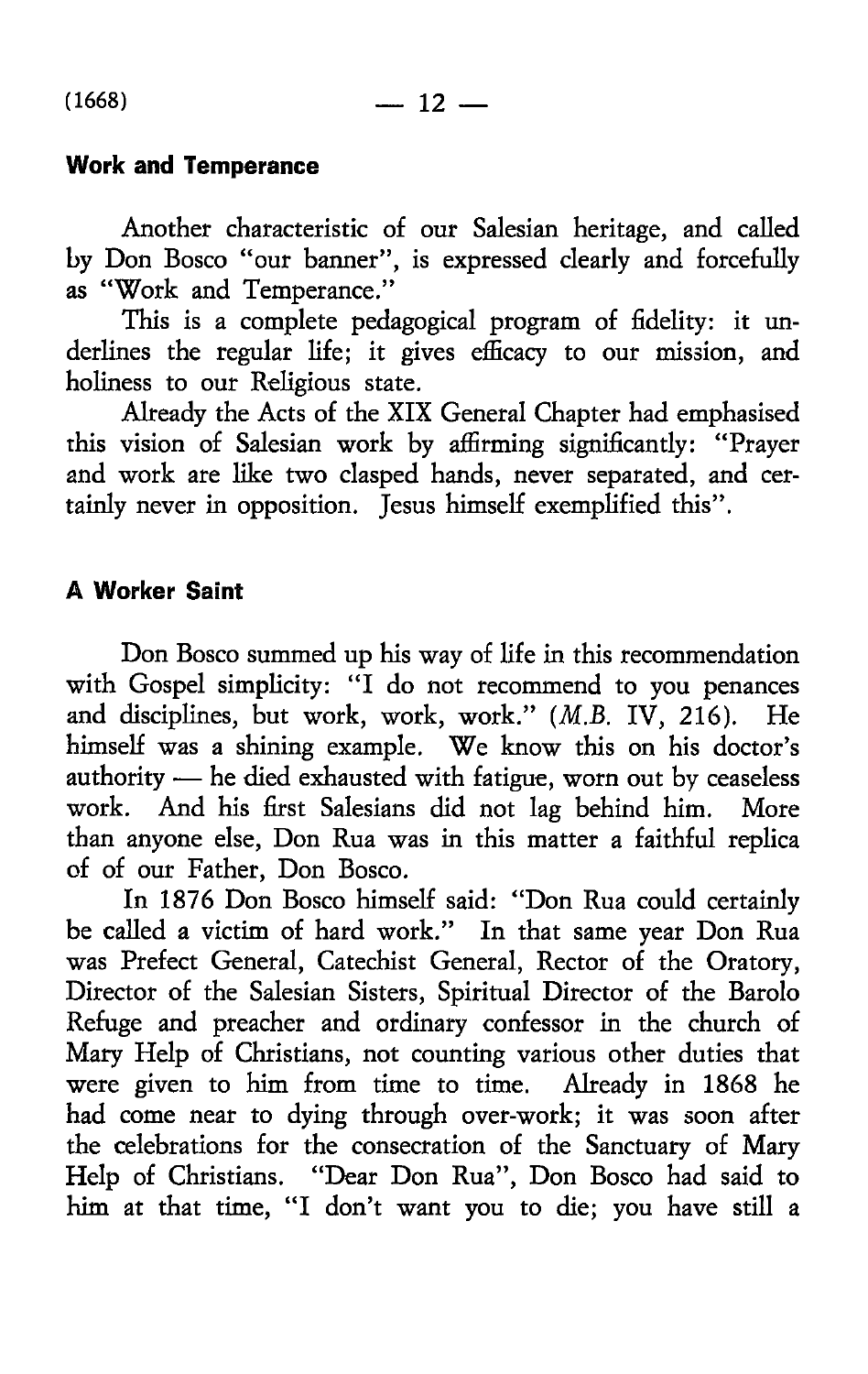lot of work to do." Then he gave him his blessing and added confidently: "Listen, Don Rua: even if you threw yourself out of the window in your present condition, I assure you, you would not die." (AMADEI, "Un altro D. Bosco", p. 138)

A past pupil, Professor Rinaudo, on the staff of the University of Turin and a member of the Turin City Council, paid the finest of compliments to Don Rua as a hard worker and a saint. When his colleagues, setting aside party distinctions, had convened to honour Don Rua's remains, he turned to them and said: " Don Rua was the ideal saint, earnestly sought by troubled souls. His faith was crystal-clear, diamond-tough, not lost in mystical contemplation. He was truly the modern-day workersaint. From 1845 (when for the first time, at eight years of age, he experienced the fatherly love of Don Bosco) right to the day when his stamina exhausted itself and he lay on his death-bed, he did not enjoy a single day of rest: sixty-five years of assiduous and fruitful work!... He was the true figure of a working ascetic." (AUFFRAY, *B. Mich. Rua*, 1972, p. 174)

#### **Temperance**

And with work, temperance: they go together. Our work is always work by the poor for the poor, with no rest when finished. The Salesian never retires on a pension: this is well known to our many confreres who are advanced in years but still battling away in the front lines. We could translate " work & temperance", then, by "hard-working poverty".

Poverty (which is the guarantee of absolute temperance) is the only climate in which our Congregation can live and prosper, especially these days. Of the seventy three circular letters of Don Rua to the Salesians the most striking is assuredly that on Poverty. A witness at the Apostolic Process states: "By his circular on Poverty Don Rua has built for himself a monument of religious asceticism. Without meaning to, he has left us his portrait!" (AUFFRAY, op. cit. p. 158)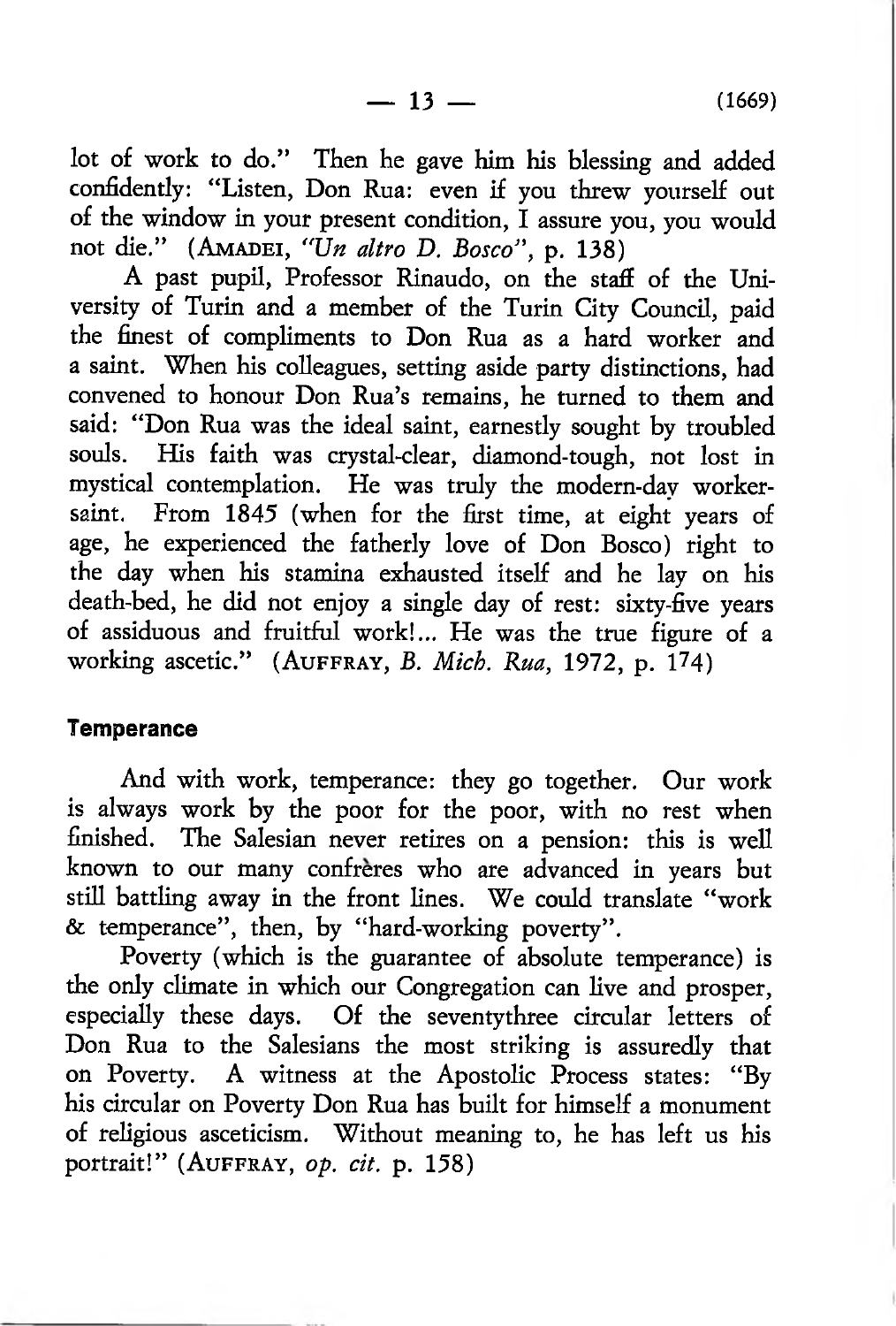Don Rua was only too well aware of Don Bosco's serious warning: that our Congregation would have had its day when ease and comfort were found among us.

Also in the Regulations for the Co-operators (he liked to call them "Salesians without vows") he traces out a mode of life having all the austerity of Religious poverty: " Modesty in clothing, frugality at meals, simplicity in furnishings, restraint in conversations, exactness in the duties proper to their state of life." These are the five "comforts" of Salesian life both "inside and outside the walls".

### Gentleness

Now I make mention of a virtue in Don Rua I think was not so obvious — but nevertheless rich in values. It has been written that "patience is the most heroic of the virtues, since from no angle does it look heroic". There is much truth in this. It is much easier to work furiously than to be patient: indeed, without patience our most characteristic virtue (kindliness, amiability in speech and bearing) would no longer be a virtue. Only when this kindliness is stable and unchangeable can it be called gentleness and meekness. Even if the splendid and fascinating kindliness of Don Bosco is not obvious in Don Rua, it is there nevertheless — meekness, evenness of character: the fruit of heroic patience.

Experience teaches us this lesson: the stricter a person is with himself, the more generous, understanding and indulgent he is towards others. The saints who were most severe with themselves were never intransigent or hard towards their neighbour. Don Rua went even further. A page on which are written his Retreat resolutions (Lanzo, 1876) ends with this sentence: "I shall never judge anyone, except myself." When his duty obliged him to correct a person regarding the observance of the Rules or Vows, he did not condemn the confrere's transgression: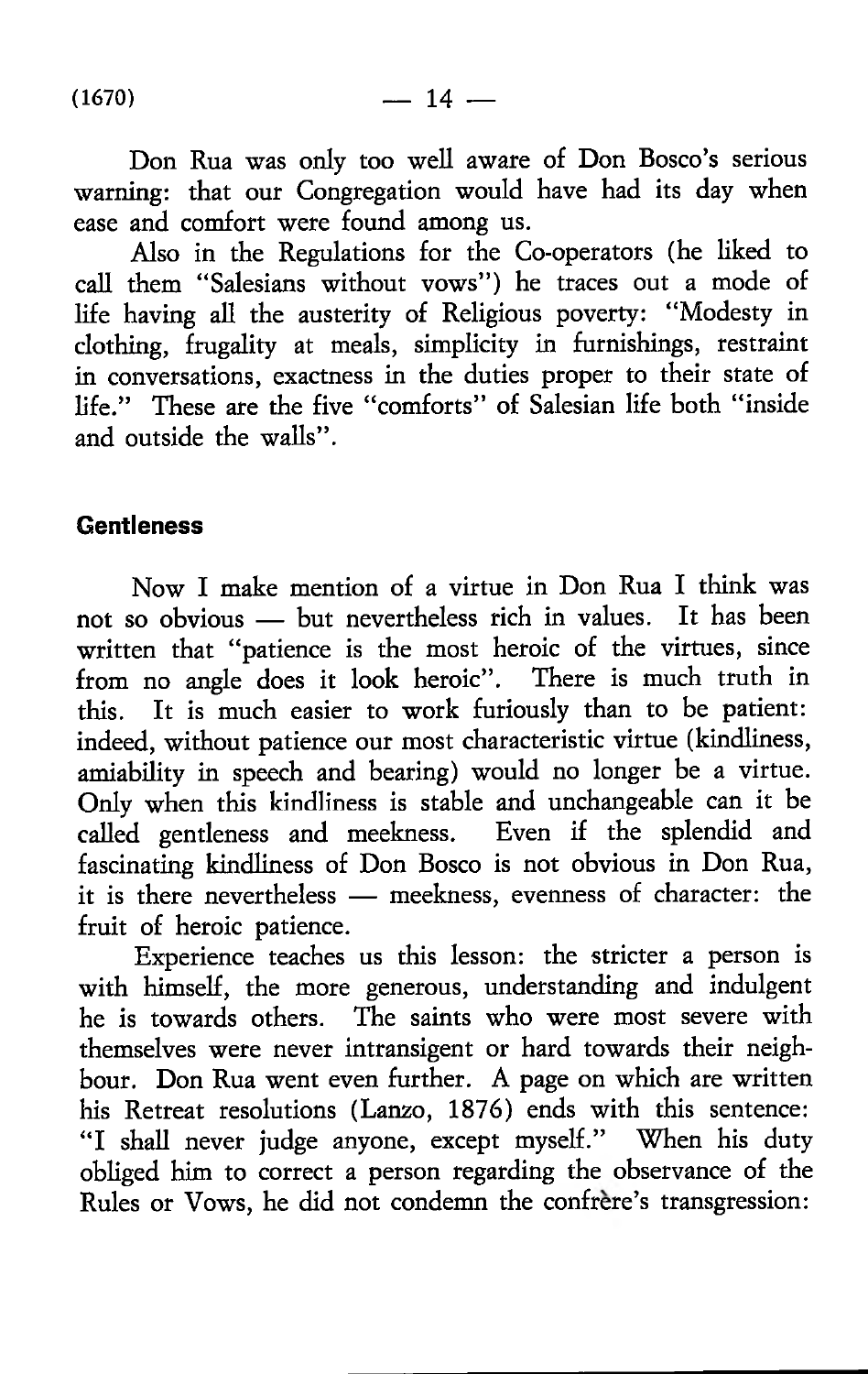$-15$   $-$  (1671)

rather did he remind the confrere of his commitment. In this way he helped his son to do God's will.

### Kindliness

Don Rua's meekness was not only the result of self-control: it embodied also kindliness and true tenderness. We must not be deceived by his lean countenance, his eyes red with tiredness, his controlled gestures; to discover love we must examine the heart, not the features.

It is Don Rua himself who gives us the clearest picture of his heart when he wrote to the confrères in Argentina a few days after the death of Don Bosco, "The immense goodness that characterized the heart of our beloved Don Bosco of Saintly memory has heightened by word and example the spark of love that the dear Lord has placed in my own heart. I feel electrified by Don Bosco's love.  $\bar{I}$ , his successor, do not possess the great virtues of our Founder, but oh indeed I feel God has granted me Don Bosco's love for his spiritual sons".

Moreover, we have a sure gauge for measuring the strength of Don Rua's love: his sufferings, which he enveloped with peaceful resignation and serenity when faced with the sorrows of those about him and the trials of the Salesian family; and in Don Rua's life-time he had many trials — some of them most bitter.

Professor Rinaudo, mentioned above, knew Don Rua intimately; and he could say this about him: "His eyes shone with goodness, meekness, kindness; his speech was both firm and gentle; he possessed the leniency of a mother. No-one ever saw him angry. In the bitterness of his trials his countenance was placid and serene and radiated love, peace and forgiveness." (AUFFRAY, *op. cit.*, p. 174)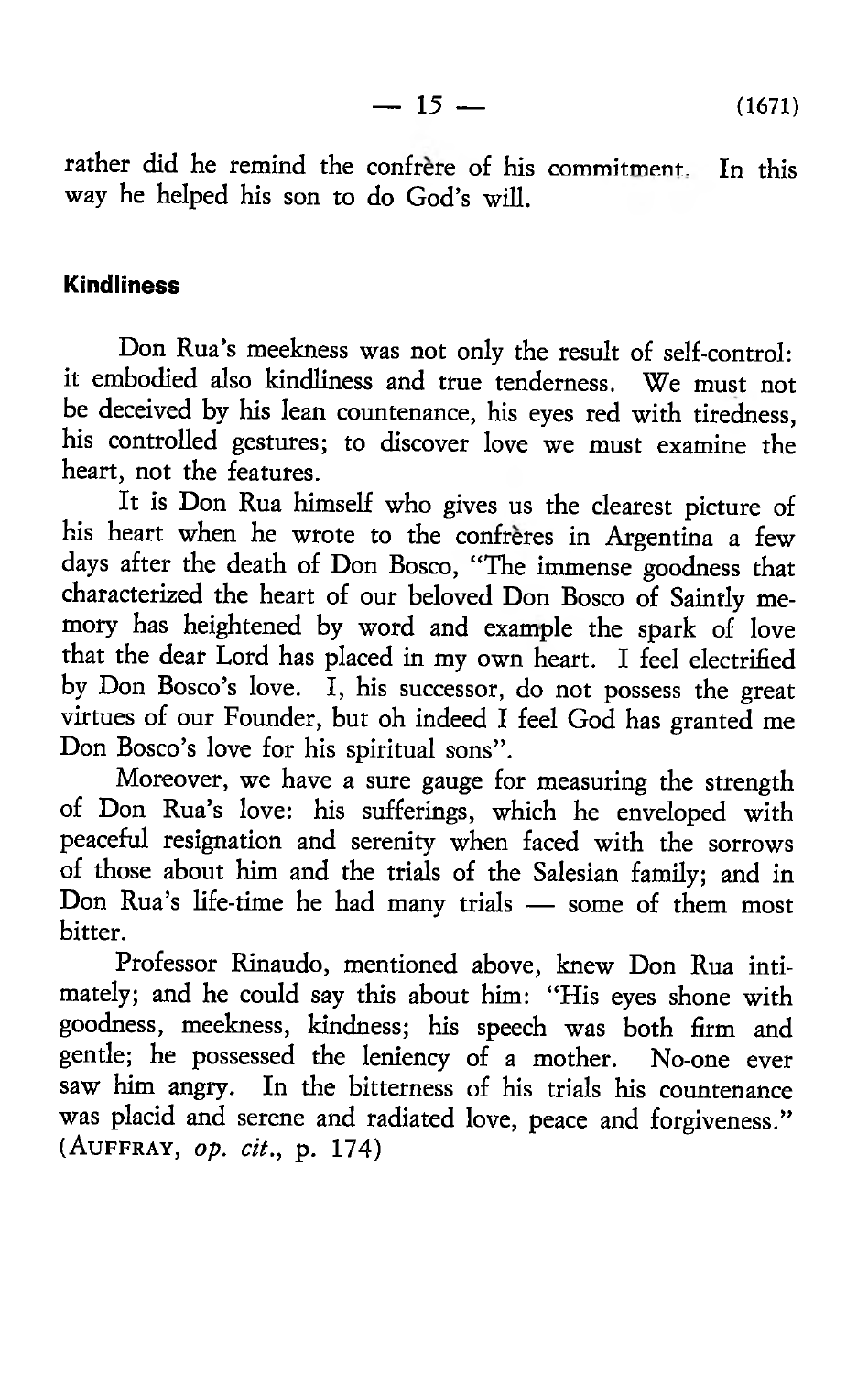# Two predilections

The element characterizing our Salesian vocation is our mission for youth and the people. Pastoral charity is our motivating force in a lively love that finds its outlet in education; this in turn prompts us to educative enterprises that are practical in nature, their special scope being needy youth and the missions. Our life and labour is with the " young and the poor" to make them good citizens and upright Christians.

But the highest expression of our apostolate is the spreading of the Gospel. " Don Bosco began his work with a simple catechism. Preaching the Gospel and catechising are fundamental to our mission. As Salesians we are all and at all times educators in the faith." (*Const.,* Art. 20)

We Salesians must see ourselves as always and everywhere missionaries for youth; we are Christ's envoys for his "Good News" to the masses.

# Youth first

The birth of a charisma is its most authentic moment; and so the inspirational genius and the peculiar methodology of the Salesian mission among the young are found most robust in the apostolic action of Don Bosco in the Oratory's first years. It apostolic action of Don Bosco in the Oratory's first years. is there that we see the deep preoccupation for evangelizing and catechizing; it is there that everything is based on the " preventive system" of friendship and confidence; it is there that we see with special clarity what is today termed "youth pastoral."

When we revert to the birth of Don Bosco's work and speak of the "Oratory," we do so not in the simple remembrance of something begun within a definite structure; rather do we see it as Don Bosco's pastoral action at its primal source and brought to its meaningful realisation.

To say that the Oratory is our first love does not mean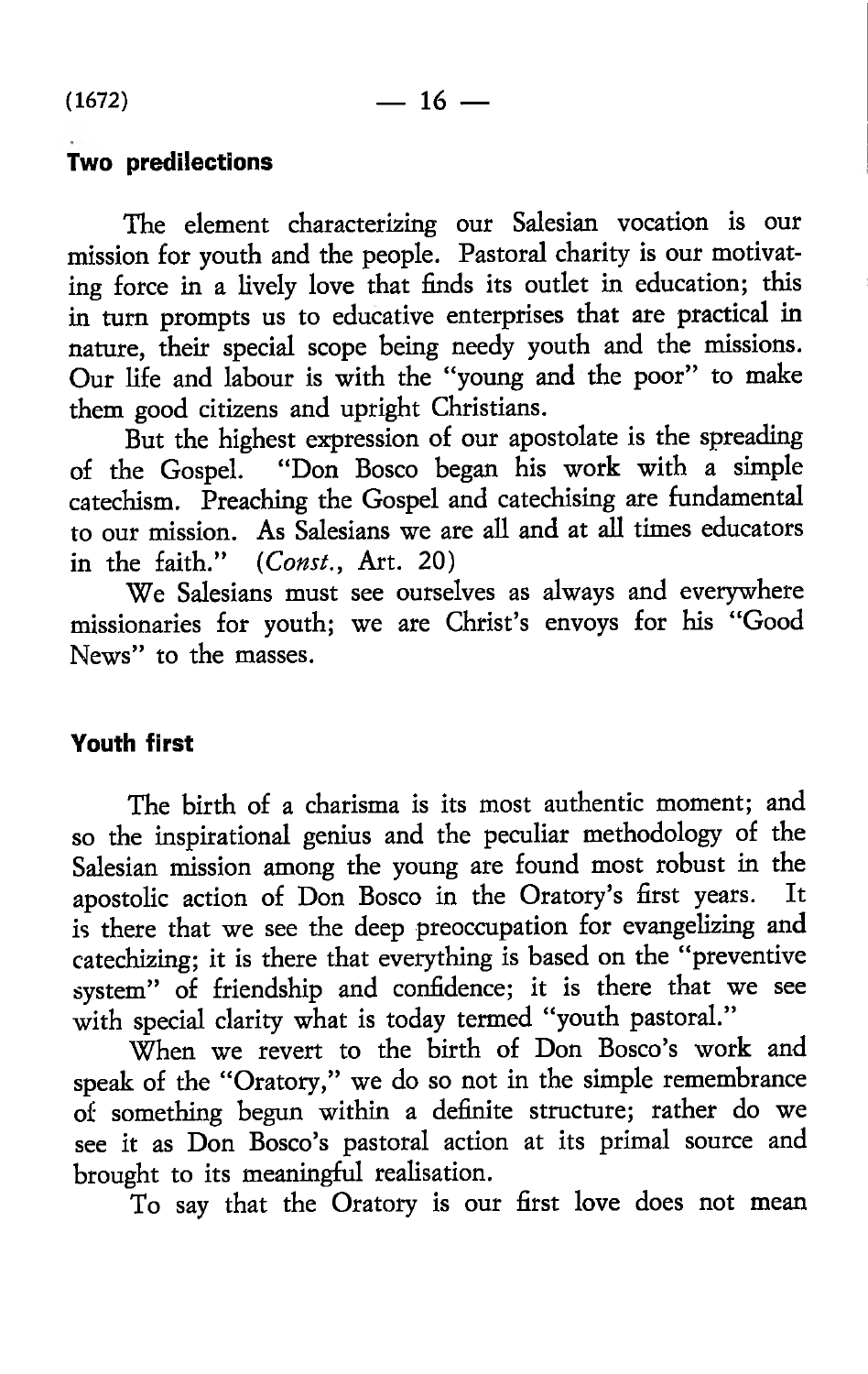$-17 - (1673)$ 

that we regard it as a determined " work" of a particular period in history. Rather do we see it as a choice of a particular apostolic style and pastoral attitude that should constitute the very heart and centre of every Salesian foundation or activity.

Certainly in Don Rua's time the Oratory was a practical continuation of a special type of work. His constant and earnest promotion of the Oratory is precisely what underlines his fidelity to the Salesian mission.

# His dream: to every Salesian House an Oratory

In his deeply faithful interpretation of Don Bosco's mind, Don Rua, in more than twenty circular letters, insisted that it was urgently necessary to open Oratories in all urban centres. His dream was that every Salesian House should have one attached to it and provide it with all the necessary means and personnel. This was his idea of a true guarantee that our work was really geared to the salvation of the young.

Don Rua never forgot that it was as an Oratory boy that he had fallen under the spell of Don Bosco; and that his greatest apostolic satisfaction as a cleric was to go every Sunday to St. Aloysius' to organize the Oratory with his lively enthusiasm.

Canon Ballesio, who as a young man collaborated with Don Rua at Borgo Vanchiglia (which Don Rua directed for seventeen years) has left us this testimony: " In the long summer days we left Valdocco promptly and got to St. Aloysius' for an early start. We spent all the morning among the youngsters, either in the church or in the playground. We got back to our Oratory late evening and the boys came with us. They used to gather round Don Rua and tug at his arms and cassock. As they neared their homes they left him, shouting their farewells. We arrived at Valdocco at a late hour and supped as best we could." (AMADEI, D. Mich. Rua, I, 165)

Not haphazardly is the cradle of the Society called, and always will be called, "The Oratory." This is a perpetual reminder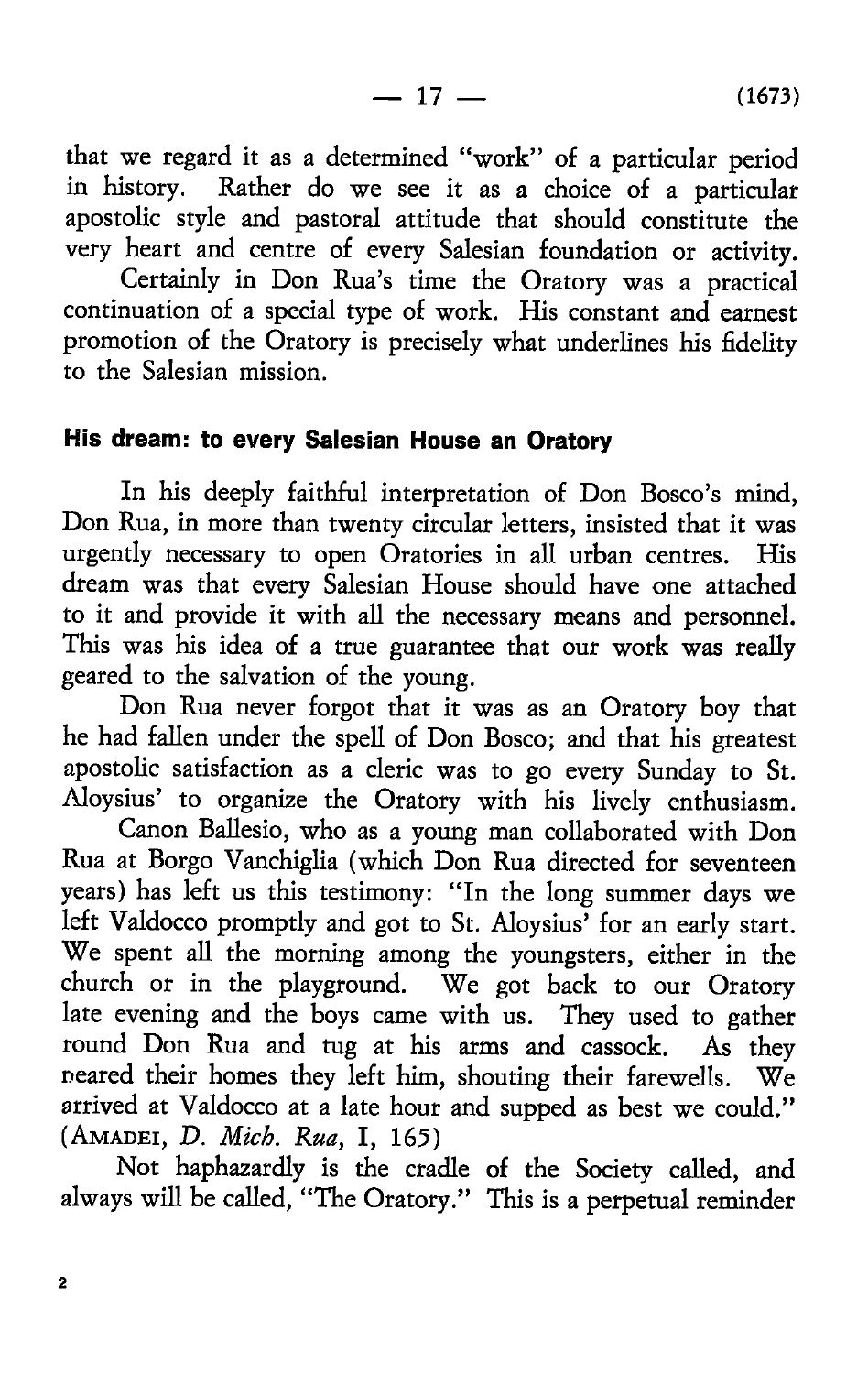of the fountain-head of our educative charisma and our most solemn life-pledge. Don Rua's example at Vanchiglia (on the periphery of Turin) is a lesson to us all that souls are to be sought where they actually live, even if a long way from our Houses. We could call them our " Flying Oratories" — catechetical groups in the slums, on the outskirts of the cities. What possibilities and what necessities to be faced up to, especially in the big cities!

True, all this means getting out of a certain routine, and maybe out of our fixed rhythm of work (which perhaps has some of the material comforts of the easy life). Here is where the jolt must be given.

# He wanted the Congregation to be "missionary"

Like Don Bosco, Don Rua had a special feeling for the missions. He was anxious to set up mission foundations in every continent. In his twentytwo years as Rector Major he organized more than twenty missionary expeditions, the largest one being two hundred and ninetyfive confreres — a figure that sets one thinking!

With ecclesial insight he insisted on respect for local customs which were not discordant with the Gospel. Indeed, it was his wish that the missionaries should adopt the life and usages of the new countries, renouncing their own. (FRANCESIA, *Don Mic. Rua,* p. 159).

Don Rua's words, and even more so his practical example, confirm what I wrote in my last letter in the "Acts," viz., that the Congregation, to be true to itself ("qualis esse debet") must be in the deepest and widest sense *missionary.* It is precisely from this mission-mindedness (let me hammer this home with my deepest conviction) that the Congregation will fill its lungs with oxygen, life-giving and continuous.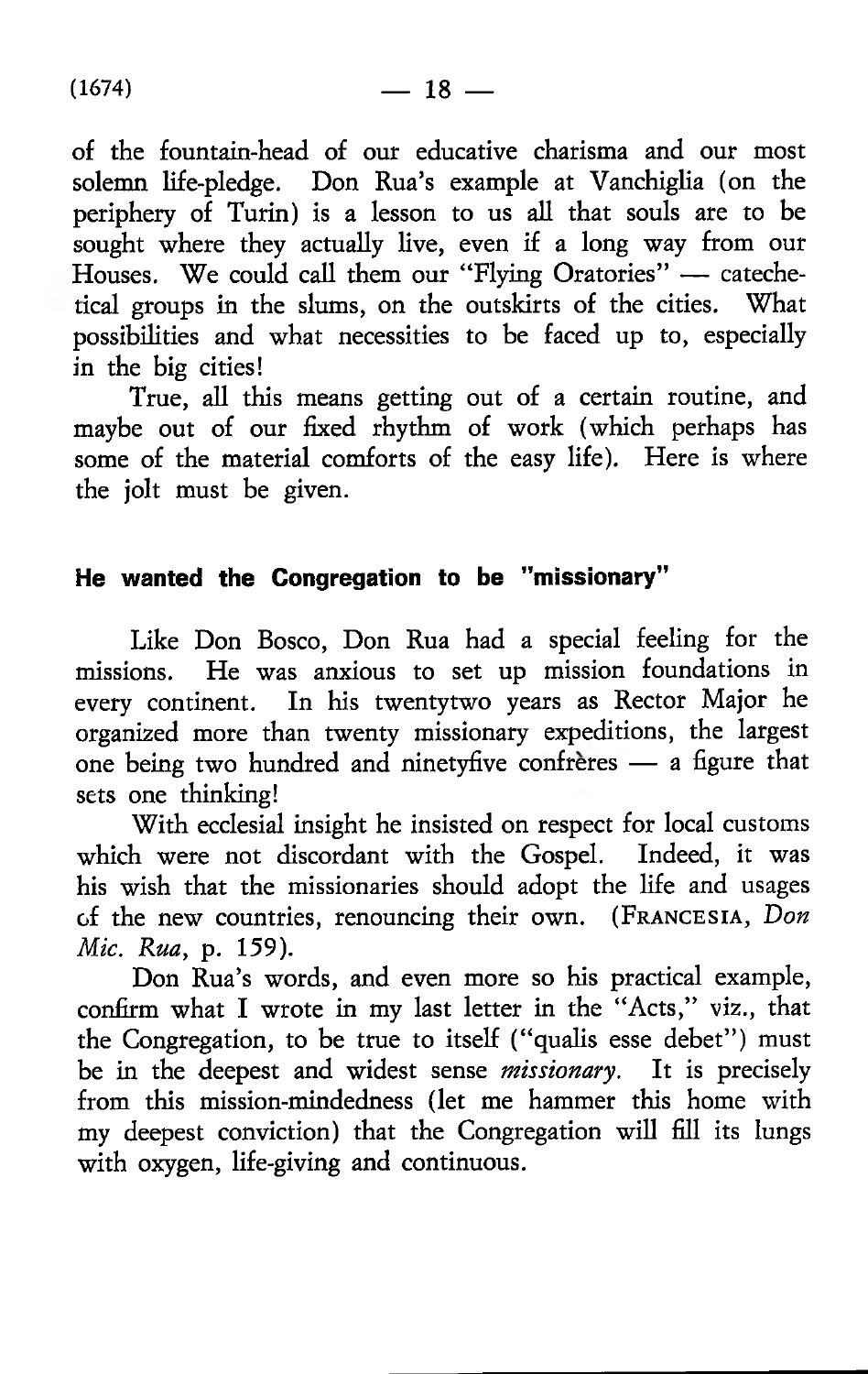### Solicitude for the Co-operators

Don Rua had very much at heart the growth and organisation of the Salesian Co-operators — who extend the Salesian mission ii the world, and are called by Don Bosco "our extern confrères."

Don Bosco's initial idea of the Salesian Co-operators was a kind of preview of something between Catholic Action and Secular Institutes. It is hardly to be wondered at then that this " great concept" did not receive approval in its original design, and that even some of his Salesians were rather vague about it.

Don Rua however never had a doubt. His heart and mind were firmly entrenched in this magnificent "foundation" of Don Bosco. Like Don Bosco he had to suffer the bitterness of the "great concept" being misunderstood, in spite of its being spelled out in clear terms.

In his circular letter of 19 February, 1905, Don Rua wrote: " When Don Bosco presented to his sons the Regulations for Co-operators, some 'men of little faith' had doubts about the success of the new enterprise. But Don Bosco, in that resolute tone of voice that allowed no objections, told them, 'I assure you, the Association of the Salesian Co-operators will be the main support of our works.' This Association cost Don Bosco many sacrifices; but it has received the blessing and encouragement of Supreme Pontiffs; it has been embraced enthusiastically by bishops and cardinals; it will always be the main support of Salesian works. This Association is in our hands, dearest sons; it is cur task to make it known, to spread it abroad and to make its harvest plentiful. I wish I had Don Bosco's oratorical powers to convince you that we must devote all our energy and zeal to develop this crown of Salesian enterprises. If through our negligence it were to decline, it would show that we had not taken to heart the recommendations of our Founder."

Dear confrères, if this lack of understanding, even among Salesians, of the "grand concept" (so much ahead of its time) was excusable seventy years ago, I do not hesitate to say that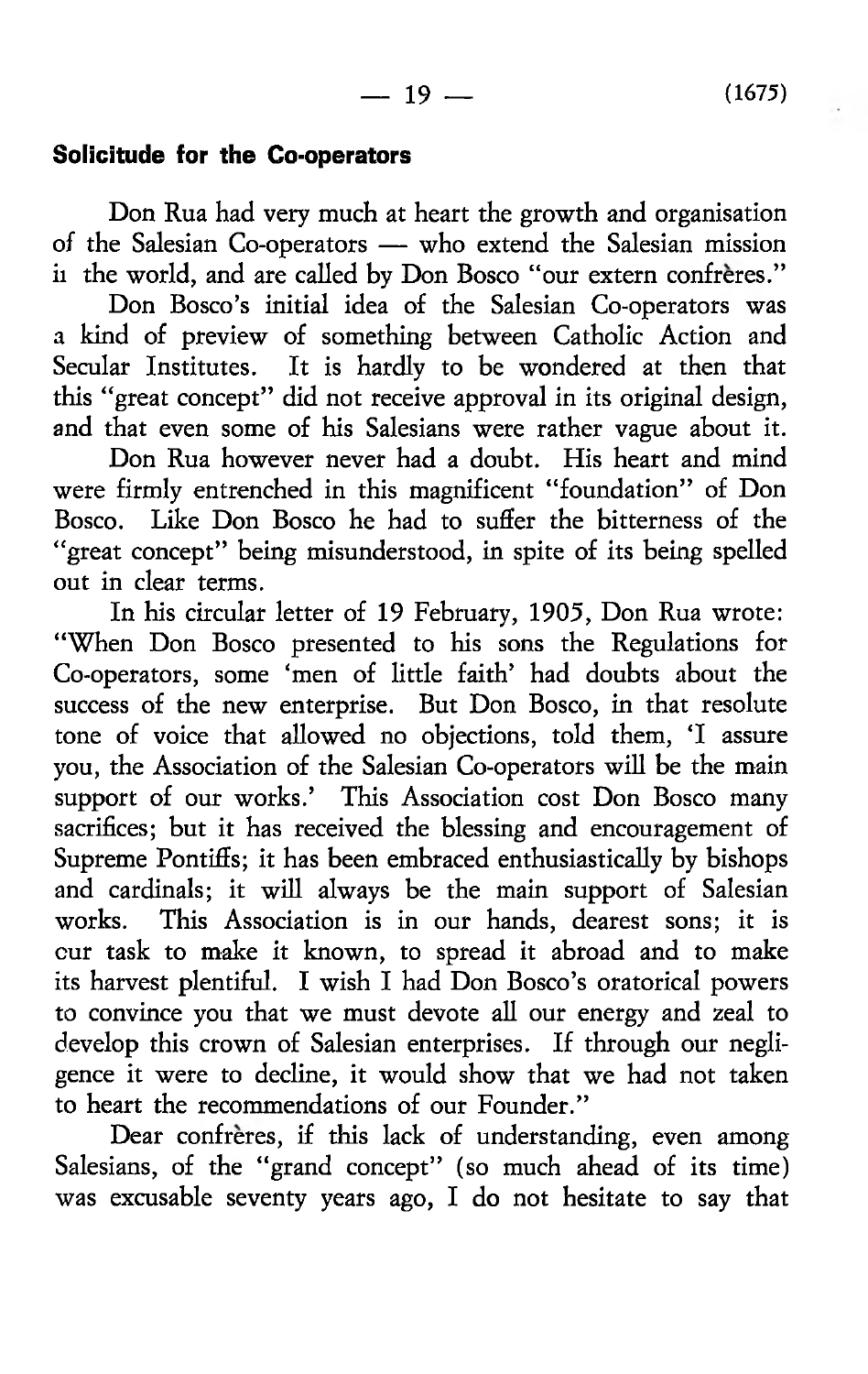today, in the light of the Special General Chapter, it would be an unpardonable rejection of the wishes of Don Bosco and Don Rua. The renewed pastoral vision of the Church does not allow us to neglect the apostolic involvement of the laity, their direct collaboration, their co-responsible participation in the Salesian mission in the world.

The objections put forth for not getting down to the business of organizing and putting life into the Co-operators really lack validity. I say bluntly, they are the fruit of insensibiliy to things apostolic and Salesian; the result of a superficial evaluation of the manifold advantages that the Church and the Congregation derive from the renewal of this true vocation, the Salesian Co-operators.

Seventy years ago, in the letter quoted above, Don Rua lamented in his fatherly way: "I confess in all sincerity, I cannot feel happy when I see certain confreres working indefatigably to found and direct other associations, without giving thought to that of the Salesian Co-operators, which is so utterly Salesian."

These days Don Rua would have gone further in expressing his regret: he would have said, "Shed your tears that the Lord's vineyard is short of workers; that our Salesian works are in grave difficulties because of shortage of personnel; meantime you neglect so many elements so ready to live the spirit and mission of Don Bosco in the world."

In some of our houses lay folk work side by side us Salesians, and we have never put to them the ideal of becoming a Co-operator. These conscientious, apostolic, brotherly co-workers would join the ranks of our Co-operators (at least, many of them would). Meantime, through our remissness they too often remain simple "externs," mere workmen.

The Special General Chapter devoted itself in depth to the subject of the Co-operators: we have only to read and put into practice the twenty pages of Document 18. The Special General Chapter maintains convincingly that our Congregation (as Don Bosco said, and Don Rua emphatically repeated) can look to the future with confidence because the Congregation is willed by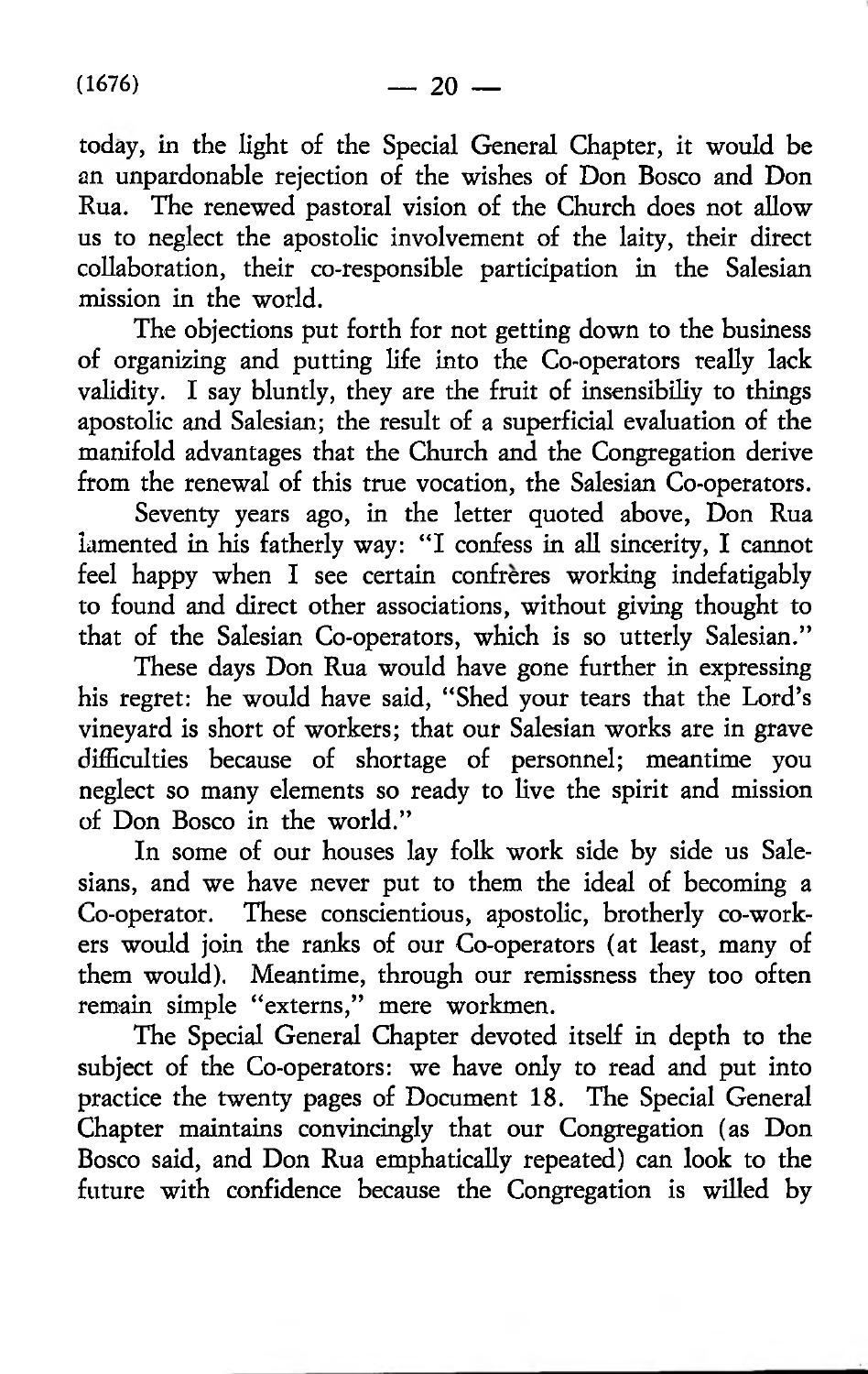God, guided by Mary Help of Christians and "backed up by the Salesian Co-operators." (And "backed up" does not mean "hand-outs": it means "co-operating," "working together").

Paragraph 730 of the Acts of the Special General Chapter says explicitly, "The Co-operator, as Don Bosco envisaged him, is a true Salesian- in-the-world; i.e., a Christian (be he a layman, lay-Religious or priest) who, even if he has no religious vows, follows a vocation to holiness by offering himself to work for the young in the spirit of Don Bosco, in the service of the local Church and in communion with the Salesian Congregation.".

I hope that the Special Provincial Chapters will focus their attention on this point. I believe it to be one of the most significant parts of our renewal.

I look forward to the fact that the Provinces, in the light of practical decisions made in this regard, will establish just how right Don Bosco and Don Rua were when they insisted that our trust should be placed, after God and Mary Help of Christians, in the apostolic contribution of the Salesian Co-operators.

### Love of the past pupils

In one of the last years of his life, Don Bosco said to the past pupils who had gathered round him for his feast-day, " You cannot image my joy at seeing you here with me. I always love being among the young, but it is a great and ineffable consolation to me to be surrounded by my grown-up children, for they are no longer just my hope, but rather the fruit of my labours and cares".

It is exactly in fidelity to this spirit of our Founder that Don Rua busied himself in a special way with the Past Pupils. " Let us be convinced," he said, " that by holding fast to them when they have left us, we shall bring salvation not only to them but also to many of their relations, friends and acquaintances."

It was Don Rua who was responsible for the first real organizing of this great force for good in the world. He wanted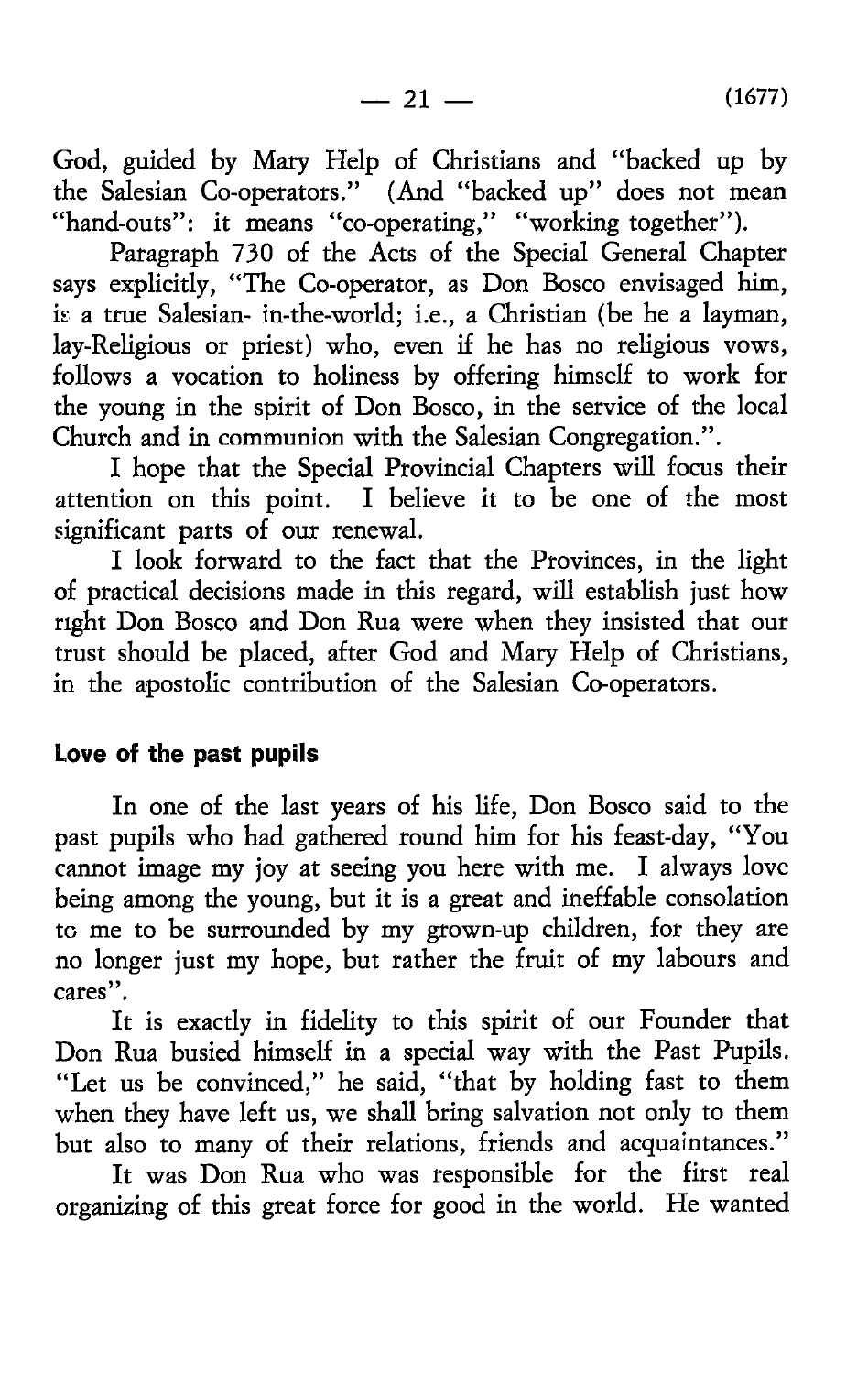the Co-operators organized, knowing that it is the bond of union, not mere numbers, that makes for strength.

The recent World Congress of Past Pupils (1970), among other things, realised an ardent wish of Don Rua: they recognized that the Past Pupils should engage in apostolic work. He had dreamed of them as apostles of good, not only in their own families, but also in their social milieu. And the recent Special General Chapter approved this motion, together with another of still greater commitment, feelingly suggested too by Don Rua on many occasions, and in line with Don Bosco's mind: viz., that the Christian past pupils who were involved in apostolic work should be enrolled as Salesian Co-operators. No-one is more prepared to become a "Salesian in the world" than a past pupil.

### DON RUA'S MESSAGE FOR THE SEVENTIES

Returning to the imminent beatification of Don Rua: I wish to add a few considerations on the relevance of his message today.

In a former letter I recalled the words of the "Osservatore Cattolico" of Milan, speaking of the sixty-four year old Don Rua. The article ended with a fine summing up: "His goodness cannot be put into words; his activity is extraordinary."

This goodness was not something acquired over the years. He always possessed it—from youth to old age.

When Don Rua was twenty eight and rector at Mirabello, cleric Cerruti had this to say: "I still recall those two years of Don Rua's rectorship at Mirabello. I always remember his untiring labours; his delicate, refined prudence in governing the House; the zeal, not only religious and moral but also intellectual and physical, that he showed for the confrères and youth entrusted to him. Still lively is my recollection of his charity (it seemed not so much fatherly as motherly) with which he encouraged me in my serious illness in May, 1865". (AMADEI, op. cit., I, 175)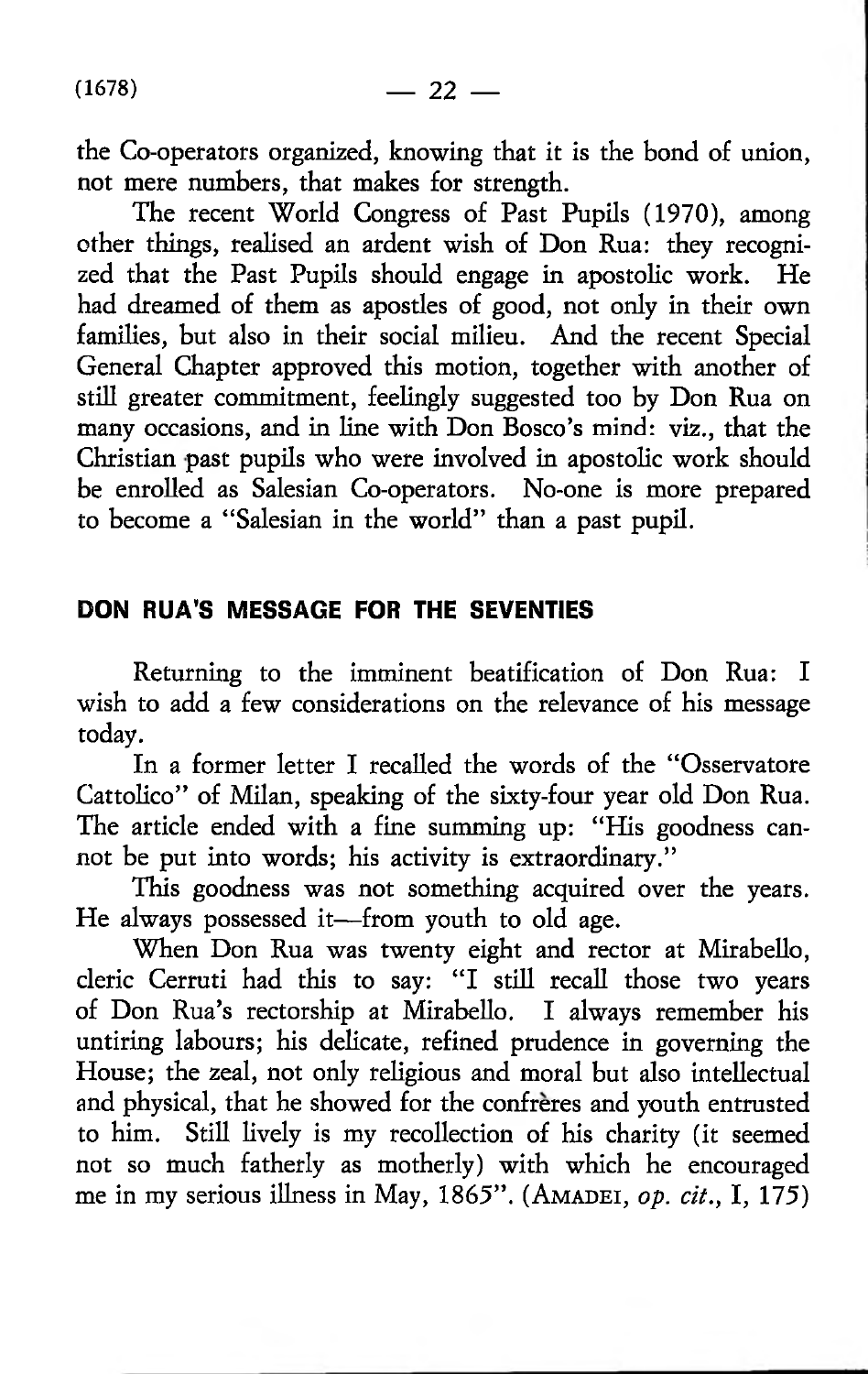### If I had ten Don Ruas!

Don Bosco, who knew Don Rua more closely than anyone else, did not hesitate to make this sweeping statement: " If I had ten Don Ruas, I would go on and conquer the world." (AMADEI, *op. cit.,* II, 251)

Don Cagliero's testimony is on the same lines. In 1879, when he made his first trip back from America, he was asked by Don Bosco for the names of three confreres whom he considered capable of governing the Society on the death of the Founder. Straight away he replied, "Three? Later on, yes. But at the moment there is only one: Don Rua." Don Bosco smiled and added, " There is only one Don Rua: he has always been the right hand of Don Bosco." And Don Cagliero, with his usual impetuous sincerity, rejoined, " Not only arm, but head, mind and heart."

He was possessed of an extraordinary activity yet was habitually serene (following Don Bosco's lead). These qualities were demonstrated in his regular achievements in the expansion of our Society.

His capacity and courage (he had his finger on the pulse of the times and understood them thoroughly) shone in the organization and direction of the six Congresses of the Salesian Cooperators. This he made his own personal responsibity. Congress of Bologna (1895) opened the series. The Civilta Cattolica wrote: " The International Congress of the Salesian Cooperators at Bologna was a splendid instance of religious activity, perfectly organized. The Salesians deserve highest commendation for appraising the times and suiting their work to these times, having chosen as their apostolate the poor and the working, classes." *(Civilta Cattolica,* May, 1895, p. 485). It was an extraordinary fact for those days that correspondents representing sixty newspapers were present.

After eighty years several reflections arise spontaneously in the face of these initiatives and activities of Don Rua. We should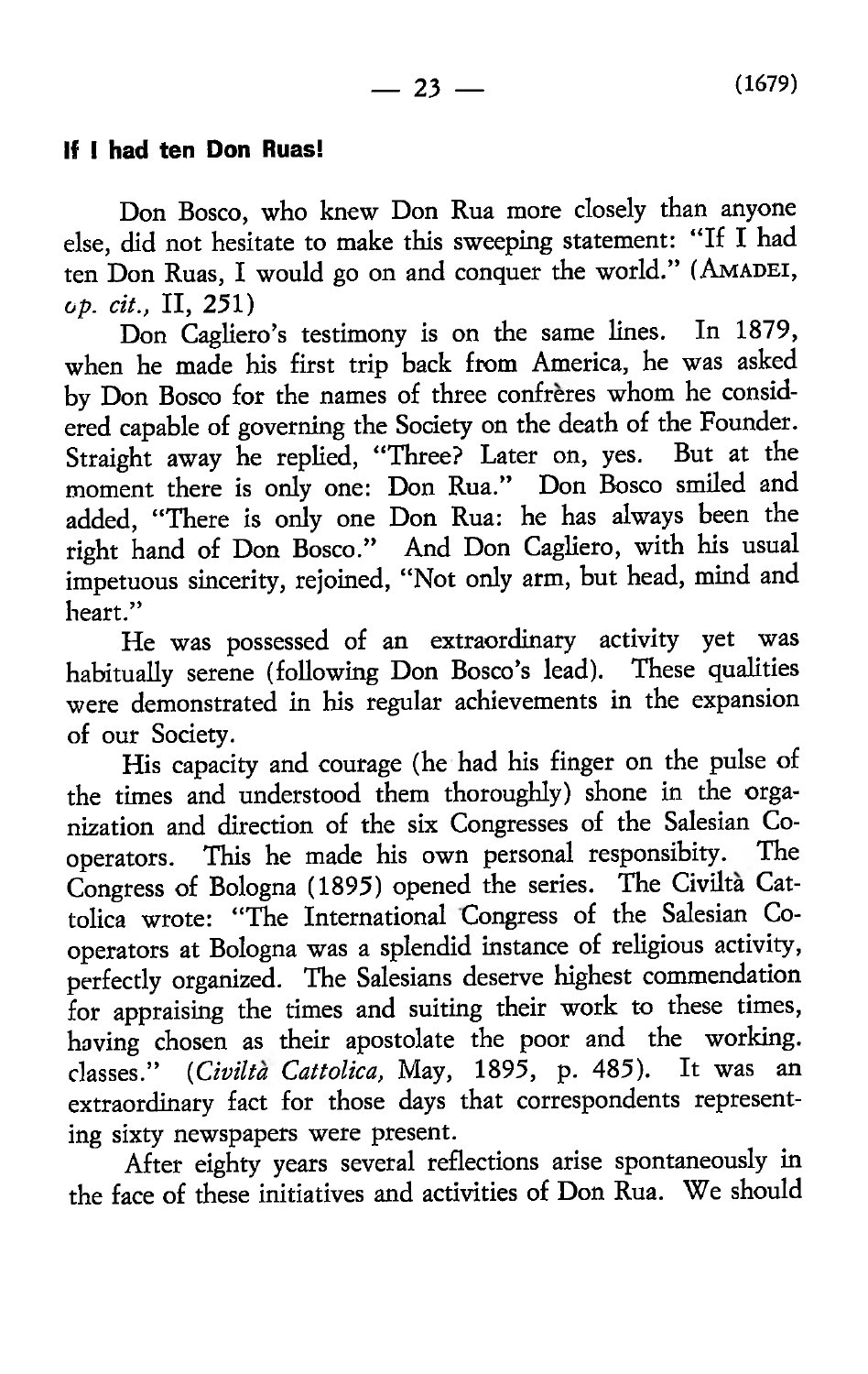attend to them in proportion to our responsibility in guiding and encouraging the Congregation. Here is a question that must be asked: " What has been done at the local and Provincial community level to walk the path of Don Rua? What is going to be done to make up for the time and opportunities that perhaps have been lost?"

### The working classes

In complete fidelity to the Salesian charism relating to the people, Don Rua was at ease even among the strikers, succeeding in settling the very bitter dispute in the textile industry in Turin, 1906. His interest in the workers was not an isolated happening. In 1889 he was at the railway station of Porta Nuova to welcome two thousand workers on their way to Rome. In the threequarter-hour stop he conquered the hearts of all, speaking in beautiful French, simple and correct.

In 1891 seven trainloads of workers, organized by Léon Harmel, stopped at Turin to pay homage to Don Bosco's remains before continuing on to Rome. Don Rua was host to the four thousand men at the Valsalice college and ate with them at their meal in the shade of the courtyard trees. Towards the end of the meal he spoke to them and expressed his admiration to them for their social movement, asking them to offer Leo XIII his homage. The assembly accorded him prolonged applause; they recognised in Don Rua an apostle, simple-hearted and fatherly, who had won their hearts from the very first moment. (AUFFRAY, *op. cit.*, p. 122)

# An invitation in the name of Don Rua

I wish to end this letter by appealing in the name of Don Rua to each and every one of you, as though in a personal, heart-to-heart chat. I invite you to look to Mary Help of Christians, the true foundress of the Salesian Society. I make this invitation in the name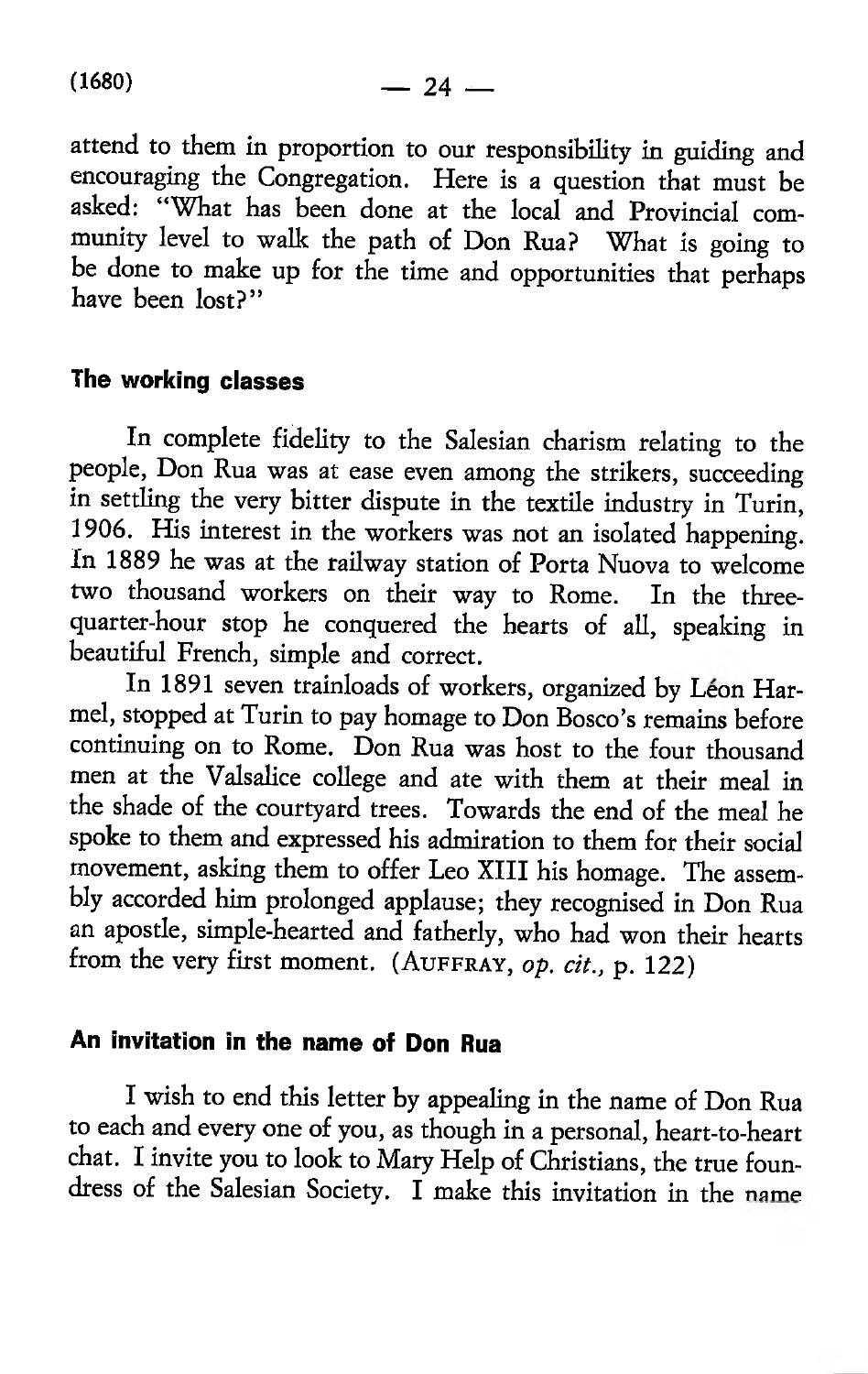$-25$   $-$  (1681)

of Don Rua, who undertook the responsibility for the erection of the Sanctuary of our heavenly mother, and fifty years later arranged her solemn coronation.

It is Our Ladywho, in accordance with God's will, presides over the events of our Congregation. It is she who, in the Beatification of Don Bosco's most faithful disciple, repeats to us the message of fidelity. We need light to understand her message well, and abundant grace to practise what we hear with the same enthusiasm we had when making our first vows.

But for our fidelity to reach this standard, it must, like Don Rua's, be extended to each and every one of the components of the Salesian spirit. These are the same components that guided our Special General Chapter, and which appear vividly and clearly in the two hundred articles of the new Constitutions.

Especially should we read and meditate on Article 119, which is entitled "Our Fidelity." It begins with a statement quite Gospel-like in simplicity and depth, " Fidelity to the commitment made at our Religious Profession is an act of faith in Our Lord who has called us."

The depth of our fidelity is in proportion to the degree of our faith: for our faith regulates our work. St. Francis of Sales describes faith brilliantly when he writes: "It is that heavenly ray that makes us see God in all things, and all things in God".

In the Diocesan Process for Don Rua, Cardinal Cagliero made the following deposition: "In Don Rua there was no grasping egotism; he only sought God" ("In Don Rua non è mai stato esistito nè l'io nè il mio, ma soltanto Dio"). He was the man of perfect faith; and this explains why his fidelity was complete, integral and fruitful.

Dear confreres, at the beginning of this letter I invited you to "look carefully" at Don Rua. I can only conclude with the same recommendation. Let us study Don Bosco's most faithful